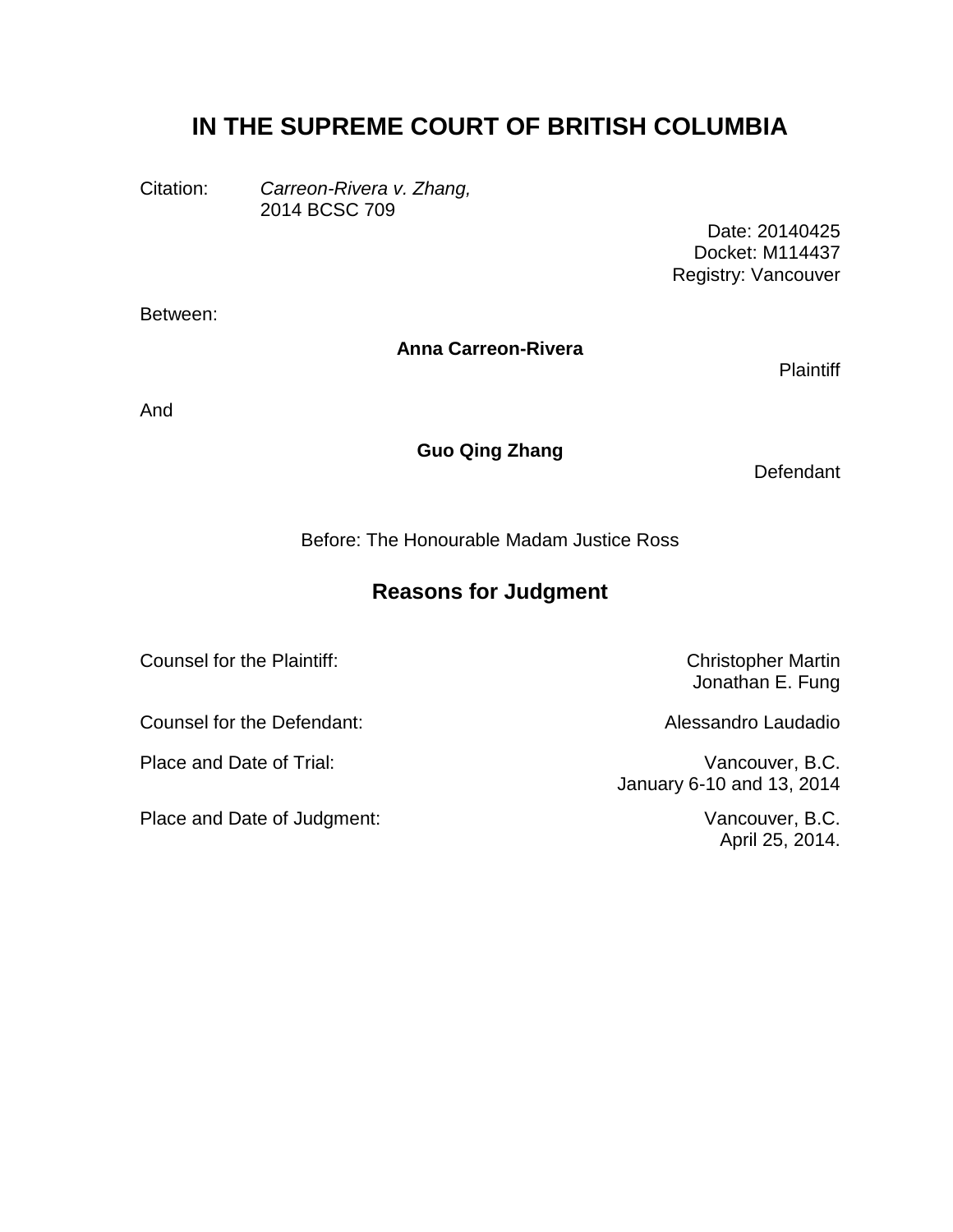#### **Introduction**

[1] The plaintiff, Anna Carreon-Rivera, was involved in a collision on October 16, 2009 when the vehicle she was driving was struck by the vehicle driven by the defendant Guo Qing Zhang. Ms. Carreon-Rivera was proceeding westbound in the curb lane on 41st Avenue in Vancouver, British Columbia, when the defendant, who was in a vehicle in the adjacent lane, made a sudden lane change and collided with her vehicle. The collision pushed Ms. Carreon-Rivera's vehicle up onto the right hand curb. The vehicle was then dragged along by the defendant's vehicle for half a block before coming to a rest.

[2] Liability was not at issue. Ms. Carreon-Rivera alleges that she suffered soft tissue injuries to her neck, back and right shoulder and headaches caused by the accident. In addition, she alleges that the accident caused an aggravation of what had been asymptomatic cervical spondylitis, that she continues to suffer from chronic pain, and that she has developed depression.

[3] Net past wage loss has been agreed at \$27,000. Special damages have been agreed at \$16,189.18. What remains to be determined are Ms. Carreon-Rivera's claims for non-pecuniary loss, loss of future earning capacity, past diminished housekeeping capacity and future care costs.

### **Pre-Accident**

[4] Ms. Carreon-Rivera is presently 50 years old. She is married to John Carreon-Rivera and is the mother of two children, Nicole, aged 19, and Natasha, aged 16. It is clear that before the accident Ms. Carreon-Rivera had an active and fulfilling life.

[5] Ms. Carreon-Rivera was born in Hong Kong and came to Canada at age ten. Ms. Carreon-Rivera has six siblings. They are a close knit family. She was an enthusiastic participant in regular family gatherings including dinners, celebrations at special holidays and participation as a family in the annual Relay for Life in memory of their mother.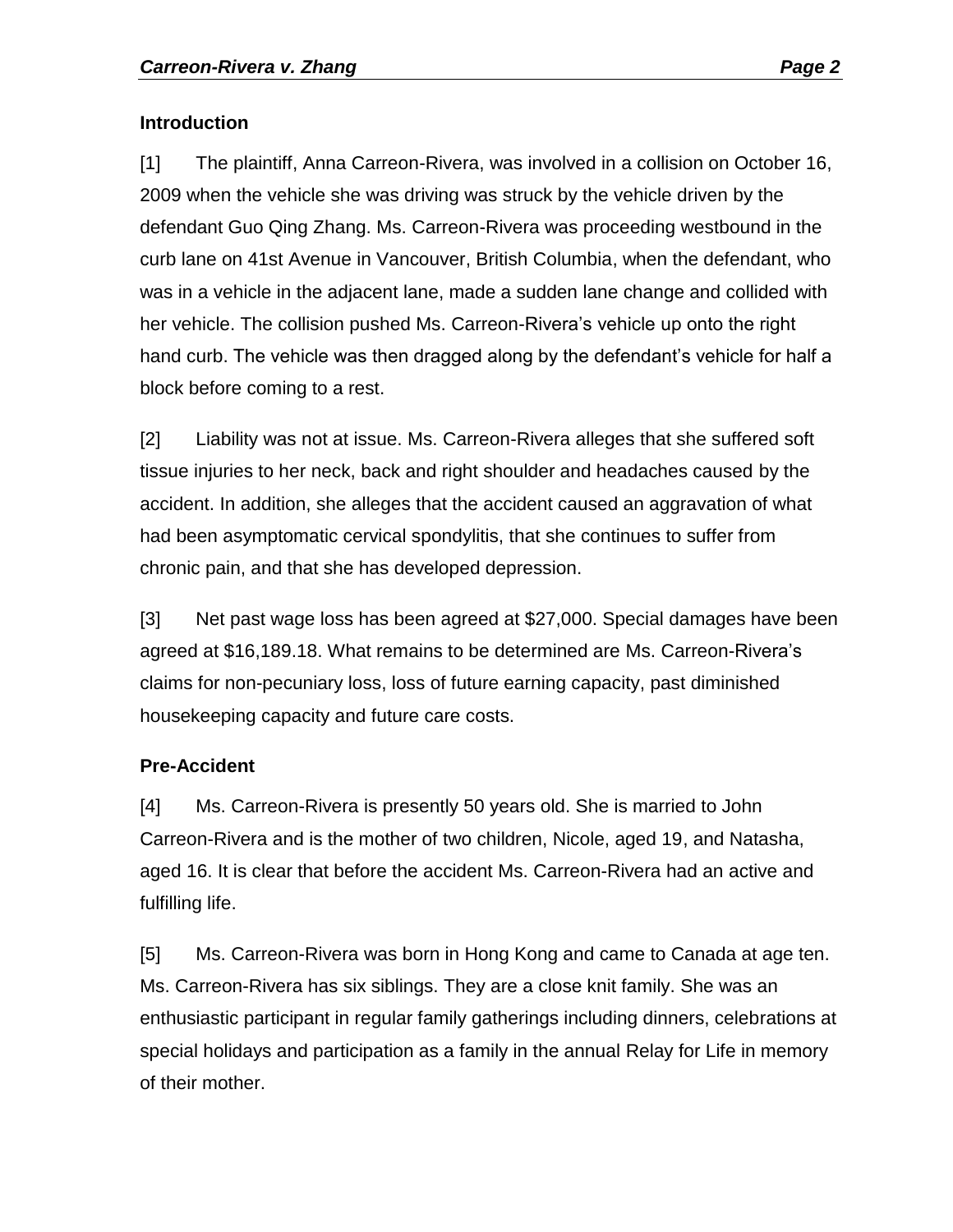[6] Ms. Carreon-Rivera graduated from high school in 1980 and then completed two years at Langara College. She was working while attending school. She then took a marketing program at BCIT between 1987 and 1989.

[7] Ms. Carreon-Rivera started work very early in her life and, except for maternity leaves, has worked steadily. It is clear that her work has been an important part of her life and her sense of self-worth. She has consistently been a high performer. She has been employed at Telus since 1989. Prior to the accident, she was employed as an Executive Assistant with Telus. This is a demanding position for which she has received consistently positive evaluations.

[8] Ms. Carreon-Rivera had been fit and very active. She enjoyed a variety of sports and activities including tennis, hiking, skiing, swimming, badminton and skating. Before they had children, these were activities that she enjoyed with her husband. After the children were born they included the children in the activities and participated in many of these sports and activities as a family.

[9] Prior to the accident, Ms. Carreon-Rivera was very involved in the children's care and schooling. Because of her husband's work schedule, she did most of the planning, organizing and driving of the girls to and from school and activities. She participated in the Parental Advisory Committee at the girls' school. In addition, she was responsible for most of the cleaning and cooking at home.

[10] Ms. Carreon-Rivera's involvement with karate demonstrates the high standards she set for herself. John and the girls took up karate in 2005 and although she did not have much personal interest in the activity, she took it up so that this could be a family activity. By 2007, Ms. Carreon-Rivera was competing in an international competition, taking home a bronze medal in the 2007 World Championships at Lake Placid, New York. In 2008, her club named her the most inspirational member.

[11] On October 26, 2008, Ms. Carreon-Rivera dislocated and fractured her right hip during a karate training exercise. She required surgery and was off work until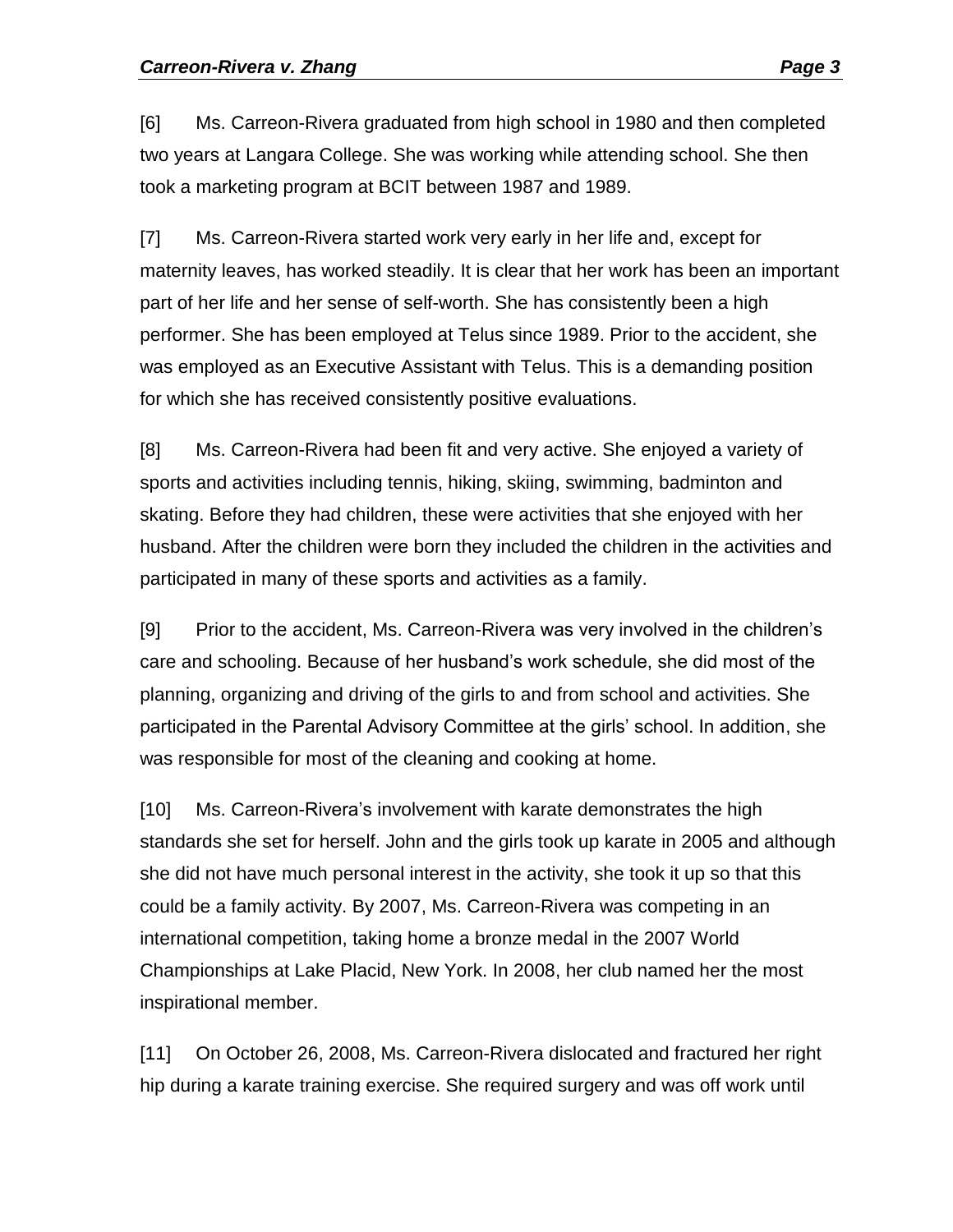she started a graduated return to work on April 20, 2009. When she started back to work she walked with the assistance of a cane. By June 2009 she had returned to work full time and by the end of that month she no longer needed the cane.

[12] In the summer of 2009 she had returned to her usual routine. She was driving the girls to their summer programs, participating in yoga to assist her rehabilitation, and going for walks and hikes. She resumed playing tennis with her husband.

[13] By September, Ms. Carreon-Rivera was working full time and arranging the girls' school day. She would drive them to school and pick them up at the end of her workday. She would cook dinner and then clean up, after which she would assist the girls with their homework. She would then spend some time with the family and do household tasks until she went to bed between 11:00 p.m. and midnight. She would rise between 5:30 and 6:00 a.m., make breakfast, and organize the girls for the day before leaving to drive them to school and heading to work herself. Her regular shift at Telus was 8:00 to 4:00, but she often worked extended hours.

[14] Donna Wong and Irene Halko, who are co-workers of Ms. Carreon-Rivera at Telus, described her prior to the accident as active and energetic, very positive and sociable, and stated she was well regarded at work.

# **Post-Accident**

[15] Ms. Carreon-Rivera testified that her immediate reaction after the accident was that she was shaken. That evening she experienced pain in her neck, right shoulder and mid-back. The next day her neck was stiff and painful, her right shoulder and forearm were painful, she had pain in her chest and a headache.

[16] She attended Dr. Kee Leong-Sit, her family doctor, on October 19, 2009. He noted a painful neck with diminished rotation. Her back was normal on examination. She was taught stretch exercises to do at home and advised to take medication for pain.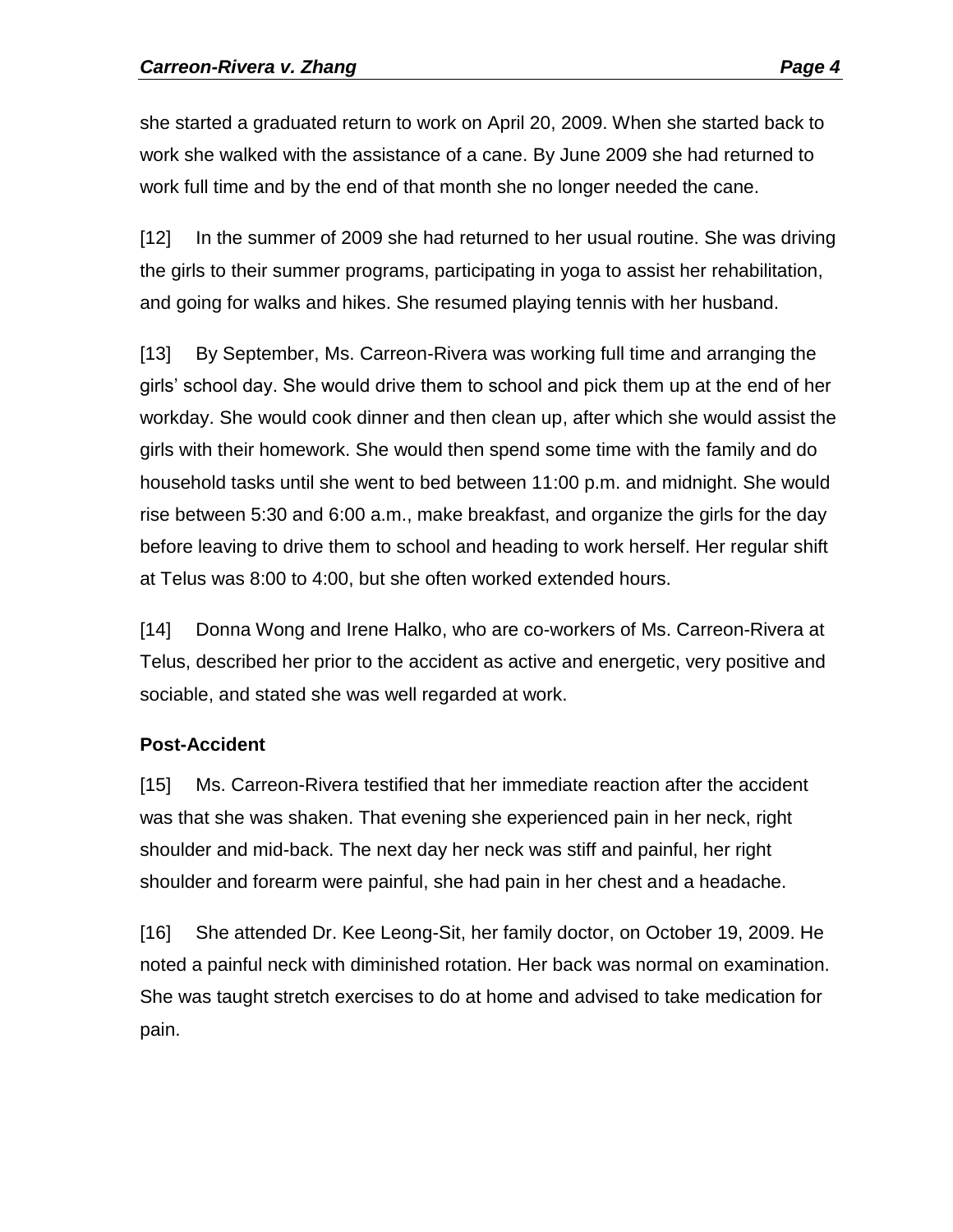[17] Ms. Carreon-Rivera did not take time off work immediately following the accident. She had just returned from sick leave arising from the karate accident and was just starting to assist a new executive. She said she did not want to get the reputation of someone who needed frequent time off work.

[18] She saw Dr. Leong-Sit on October 28, 2009, at which time he referred her to a physiotherapist, Kam Yan. Ms. Carreon-Rivera started seeing Kam Yan twice a week. She was taking Advil every four hours and using a heating pad at work to cope with pain. She stated that she experienced problems when watching presentations at work because the position of her neck caused pain.

[19] It was her evidence that instead of improving, the pain got worse in November and December. Fatigue was a major problem. She began to cut back on her activities at home, resting when she got home from work, taking a nap after dinner and then going to bed after the nap. She tried to go back to karate, but the pain was too intense for her to continue.

[20] Ms. Carreon-Rivera attended at her family physician for two visits in January 2010 and one in March. She complained of a sore neck and shooting pain in her right shoulder. She mentioned that driving would trigger neck pain that would result in a headache. At this time she was doing some yoga and walking while still attending physiotherapy. She started receiving acupuncture.

[21] Ms. Carreon-Rivera was still attending work every day. She stated that she cut back on attendance at meetings where she was not required. However, she said that before the accident she found such attendances to be a helpful component of her proactive approach to her work.

[22] The notes of the physiotherapist during this period reflect that she was still complaining of pain but there was some improvement and an improved range of motion.

[23] Mr. Carreon-Rivera testified that about this time he became concerned that his wife was not improving. He noticed that she was having difficulties with certain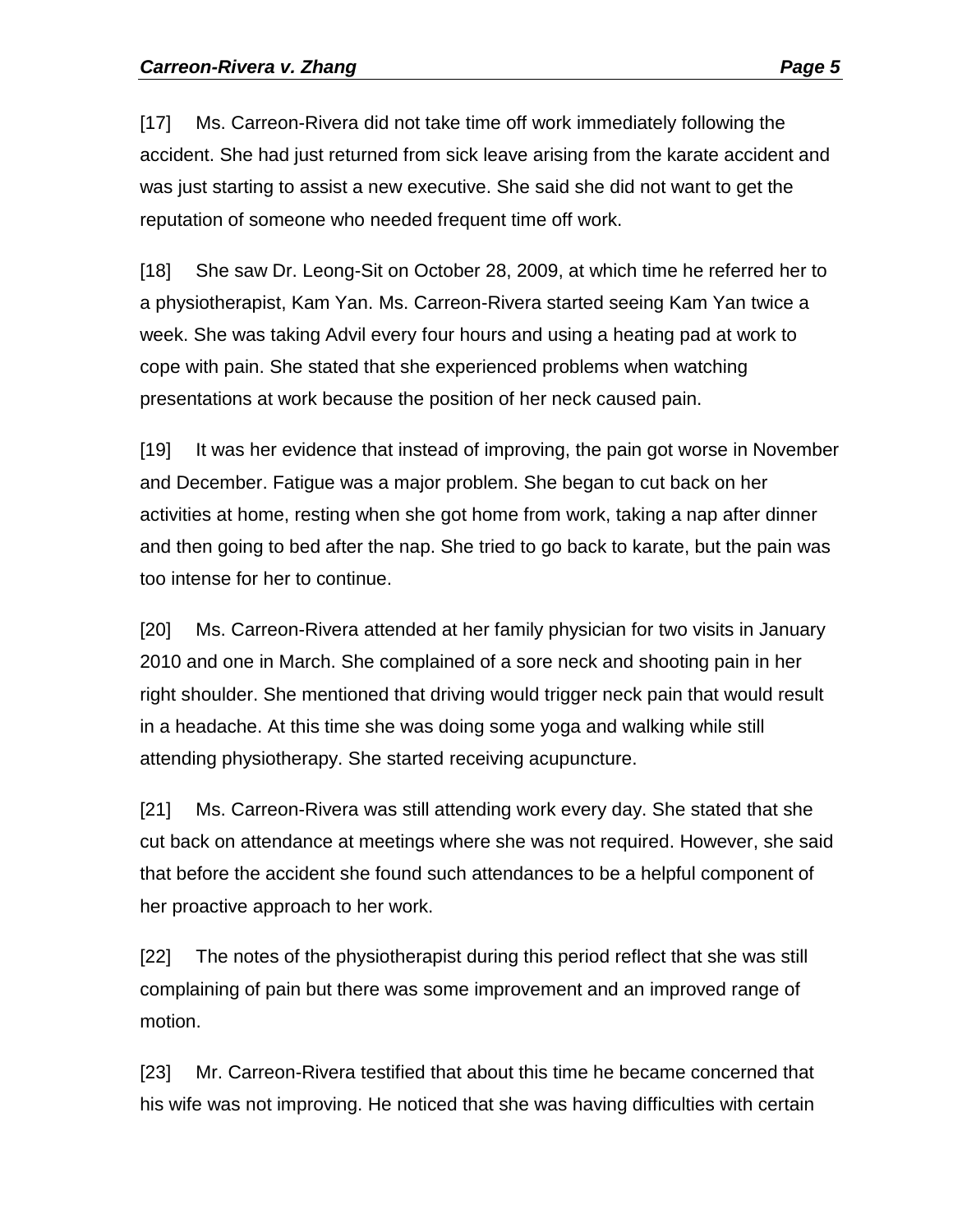household tasks such as preparing prawns or stooping over the sink. He changed his shift so that he could take over more of the responsibilities at home, driving the children and assisting with the household tasks.

[24] Ms. Carreon-Rivera saw Dr. Leong-Sit on April 28, 2010, at which time he referred her to a different physiotherapist, Darren Chang. She attended physiotherapy twice a week and continued with yoga. Mr. Chang's notes for this period reflect continuing intermittent problems, some complaints of headaches, though also some improvement. Ms. Carreon-Rivera stated that she was doing less and less at home. She was not as involved with her children, took less of an interest in their activities, and did not attend their games as frequently as before. In addition, Ms. Carreon-Rivera stated that she felt she was starting to be forgetful at work.

[25] She returned to Dr. Leong-Sit in July. He notes that there was improvement in the neck and shoulder with occasional tingling and pinching in the mid-back. He recommended that she continue with physiotherapy twice a week. It appears that she continued with physiotherapy until the end of July 2010.

[26] At some point Dr. Leong-Sit had recommended tai chi and Ms. Carreon-Rivera took up this activity. However, because of a combination of pain and fatigue, Ms. Carreon-Rivera was becoming less and less active.

[27] She returned to Dr. Leong-Sit in November 2010. His notes reflect that she complained of constant pain in the neck and right shoulder especially when driving and doing housework. At Dr. Leong-Sit's recommendation, Ms. Carreon-Rivera resumed physiotherapy with Darren Chang which continued until December 8, 2010.

[28] In early 2011, the family started to see a family therapist. Nicole was experiencing difficulties at school that included being bullied. Ms. Carreon-Rivera stated that she felt overwhelmed. It took all her energy to get through the workday. She could not deal with anything else and asked for more assistance from her husband.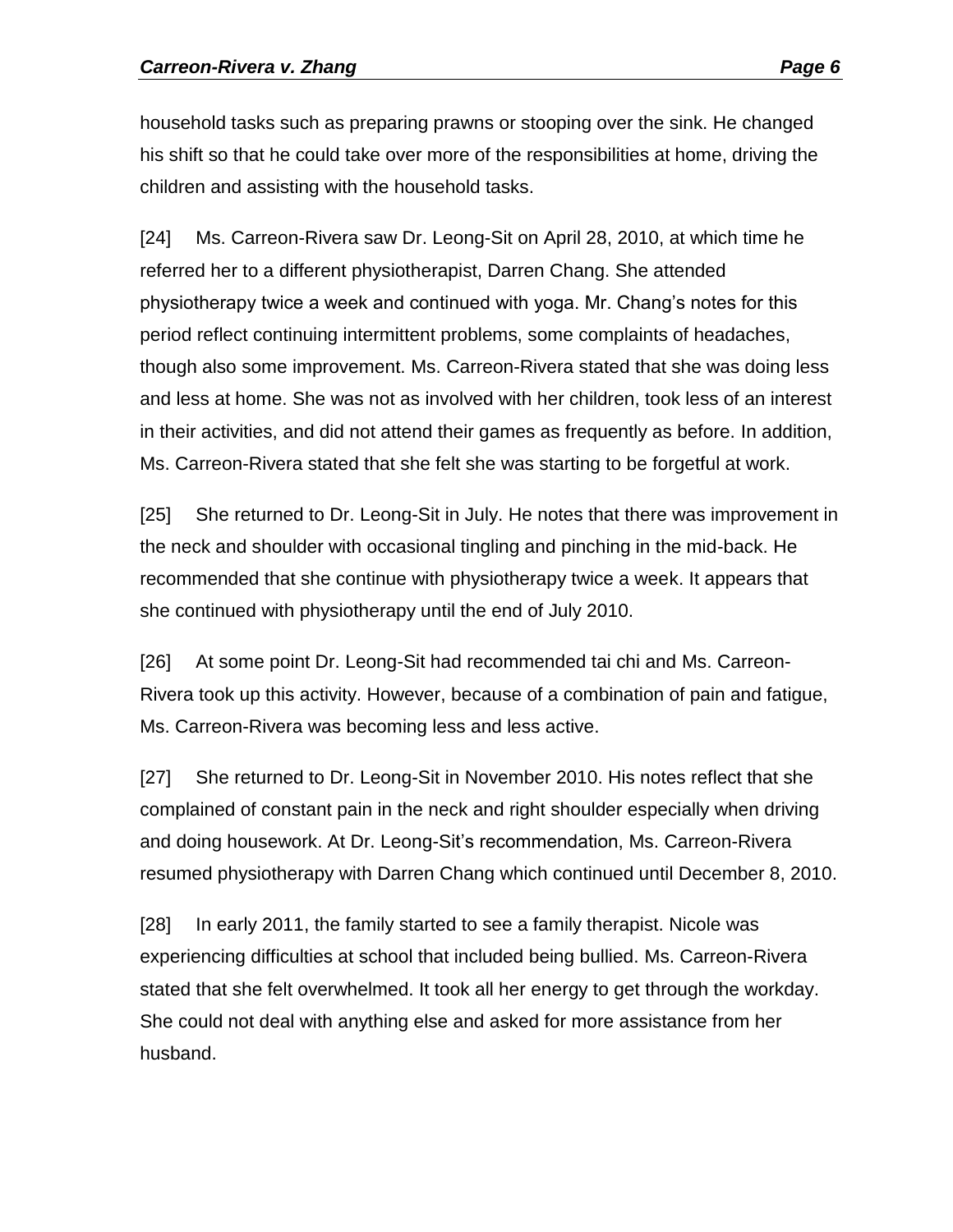[29] The family went to Hawaii during spring break in March 2011. The trip was not a success for Ms. Carreon-Rivera. She had difficulty on the flight. After a snorkeling trip she had to rest in the hotel for the whole next day. She tried to surf with the family but had to go in. She spent the rest of the trip lying on the beach. She said that she felt guilty, and felt like an outsider who was a burden ruining the family's vacation.

[30] She returned to Dr. Leong-Sit in April 2011 complaining about her neck and headaches. Dr. Leong-Sit referred her to Dr. Spenser Lui, an orthopedic surgeon. Ms. Carreon-Rivera returned to Dr. Leong-Sit in May, at which time he recommended massage therapy, physiotherapy and anti-inflammatory gel. Ms. Carreon-Rivera followed these recommendations, resumed physiotherapy with Darren Chang and started massage therapy with Edwin Shi.

[31] Ms. Carreon-Rivera saw Dr. Lui in August 2011. He noted neck and right shoulder pain that had not responded to treatment, guarded and decreased range of motion in the right cervical spine and right shoulder tenderness. He suggested that an MRI would be appropriate.

[32] Ms. Carreon-Rivera stated that she was still working full time but taking more breaks at work. She did not attend as many meetings. Her boss was, nonetheless, accommodating. She said that she was not being as proactive at work; her mind was not as clear. She felt that her performance was slipping and she was losing confidence.

[33] Ms. Carreon-Rivera saw Dr. Leong-Sit in September 2011. His notes report that physiotherapy had helped and that the combination with massage had been beneficial. However, he also noted that she was still experiencing pain. He advised that she do core strengthening and stretching regularly.

[34] In September, the girls changed schools at the recommendation of the family therapist. Nicole was being bullied again. Ms. Carreon-Rivera stated that she felt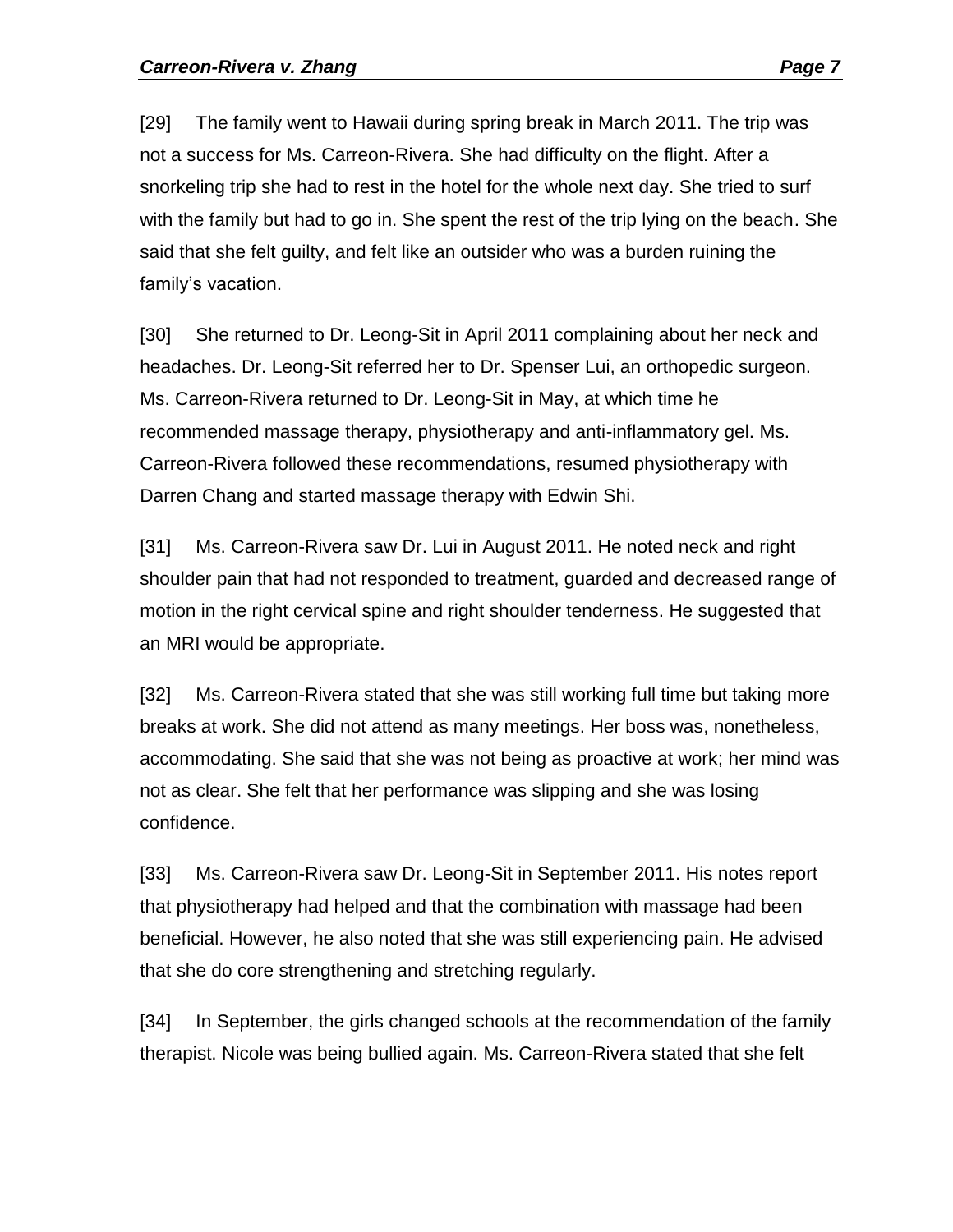overwhelmed and did not have the energy to deal with the issue. She left it to her husband to meet with the counsellor and school principal.

[35] Ms. Carreon-Rivera started working part time from home to lessen driving, which she stated exacerbated her symptoms. Her employer accommodated the request. She worked one to two days at home per week as needed.

[36] Ms. Carreon-Rivera returned to Dr. Leong-Sit in December of 2011. She came into his office crying and complaining of her ongoing pain. His notes reflect that Dr. Liu had prescribed Lyrica but she felt it made her feel "spaced out". He encouraged her to do daily stretching and exercise. His notes state "crying and depressed". He noted the word "depression" in the margin. Dr. Leong-Sit felt that he might have made that note after the visit. He felt that it was possible that Ms. Carreon-Rivera's depression was not discussed in subsequent visits.

[37] Ms. Carreon-Rivera stated that during this period she was struggling to get through the day at work. She would go home, rest on the couch, eat dinner and then fall asleep on the couch until bedtime. She had no energy for anything other than struggling through her workday. Her visits with her extended family dwindled to next to nothing. On the occasions when it was their turn to host dinners at her home, her husband did virtually everything. She would rest for the whole day to be ready for company.

[38] In February 2012, Ms. Carreon-Rivera saw Dr. Leong-Sit. His notes reflect some improvement, that she was continuing with yoga and tai chi, and that she had good days and bad days.

[39] In March 2012, the family travelled to Seattle and Ms. Carreon-Rivera experienced considerable pain on the drive. She returned to Dr. Leong-Sit on March 22, at which time he made a diagnosis of migraine and prescribed Amitriptyline. Then at a visit in April, Dr. Leong-Sit made a referral to Dr. Dilli, a neurologist.

[40] Ms. Carreon-Rivera saw Dr. Lui in May 2012, at which time he recommended that she take time off work. His notes suggest six weeks of rest treatment and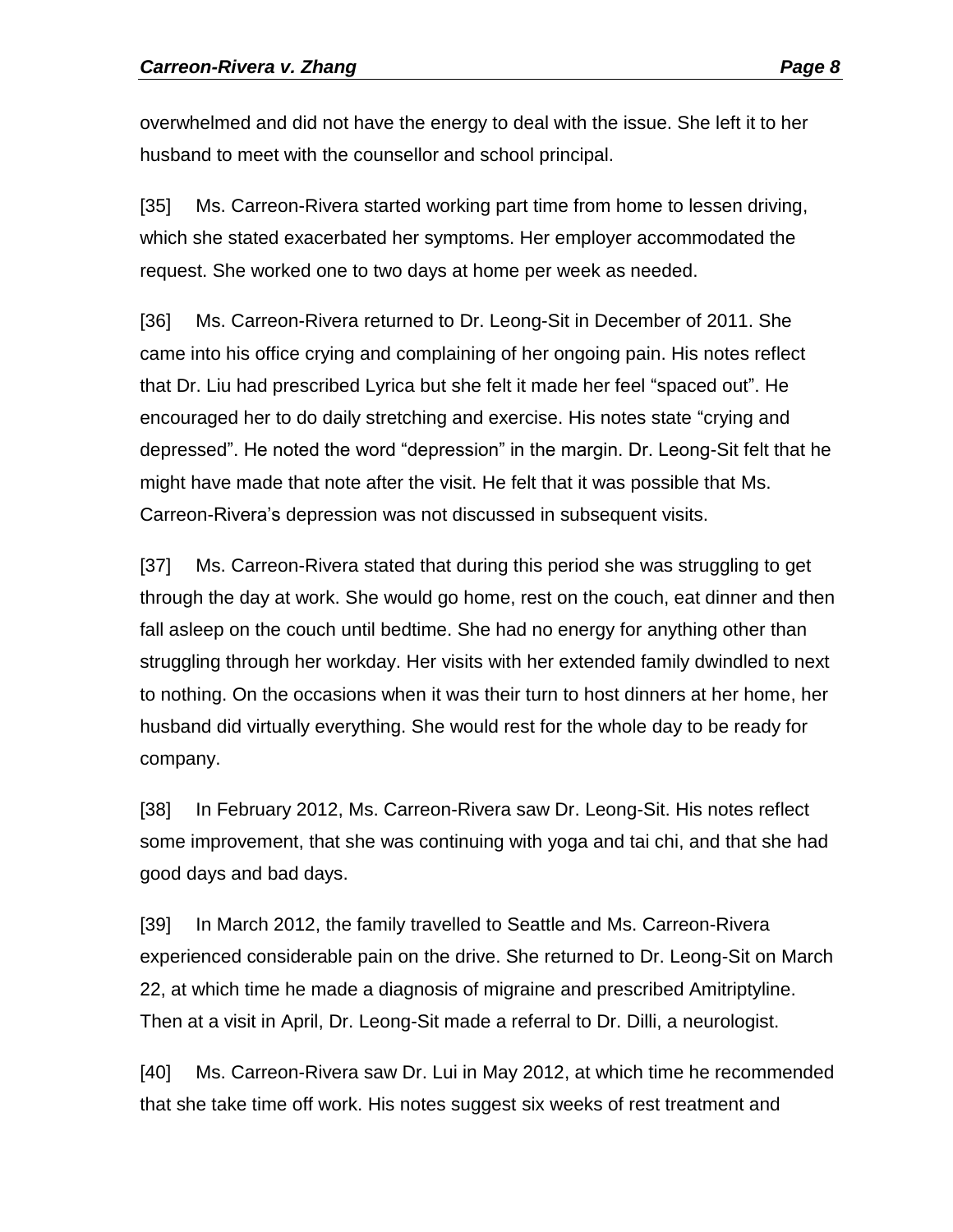exercise to bring better control of pain and to allow better function. Ms. Carreon-Rivera followed this suggestion and took time off work.

[41] Ms. Carreon-Rivera was continuing with physiotherapy and massage therapy. In June 2012, she started receiving active release therapy from Dr. Colin McKay, a chiropractor.

[42] The family took a second trip to Hawaii in July 2012 to attend a nephew's wedding. Ms. Carreon-Rivera spent most of the trip on the beach unable to participate in activities. She testified that she wondered if her family would miss her if she was not there.

[43] Ms. Carreon-Rivera saw Dr. Dilli in July 2012. Dr. Dilli's consult report stated that her impression was that Ms. Carreon-Rivera suffered from chronic migraine without aura, with possible links to her caffeine use and analgesic medication overuse. She recommended reduced use of analgesics and caffeine and an increased dose of Amitriptyline. She also advised Ms. Carreon-Rivera to consider Botox if the Amitriptyline proved ineffective.

[44] Ms. Carreon-Rivera testified that she did reduce caffeine and analgesics and did increase Amitriptyline. This did not prove to be effective; however, she did not try Botox. Ms. Carreon-Rivera stated that she was concerned about the cost of Botox and also that the injections would need to be repeated every three to four months. Ms. Carreon-Rivera said that she discussed the matter with Dr. Leone-Sit and they agreed to try an increase of Amitriptyline first. However, while the headaches continued to be a significant problem, Ms. Carreon-Rivera never tried the Botox treatment.

[45] In August 2012, Dr. Leong-Sit wrote his medical legal report which addresses depression. In addition, Ms. Carreon-Rivera saw Dr. William Craig, a physical medicine and rehabilitation specialist, who also addressed her mood issues. Ms. Carreon-Rivera understood that Dr. Craig recommended that she receive treatment for depression; however it was her view that if she had depression it was because of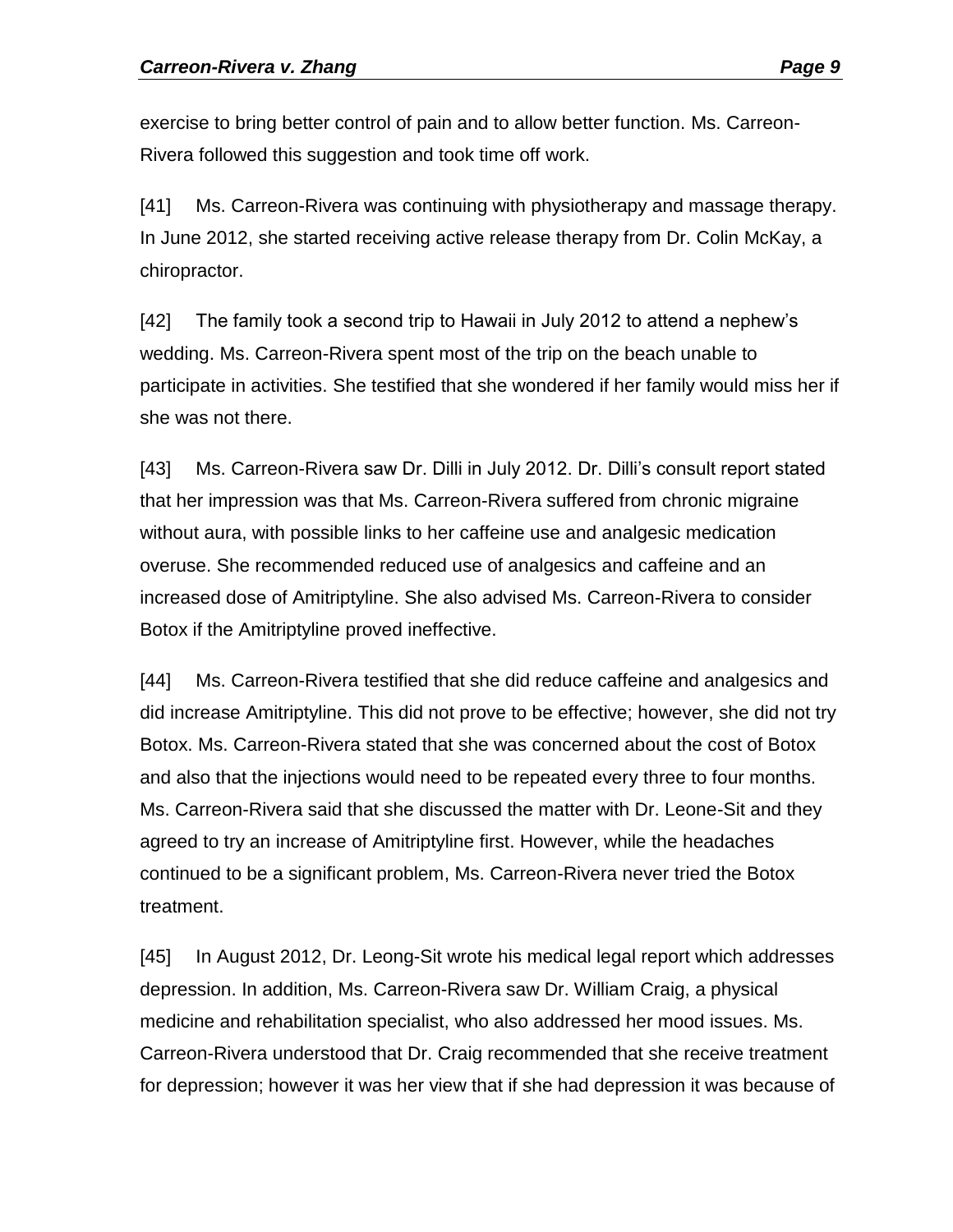the pain and she wanted to make the pain go away. She said that she felt that the suggestion she was depressed implied that her pain was not real, that she was imagining the pain.

[46] Ms. Carreon-Rivera had a visit with Dr. Leone-Sit on August 29, 2012. His notes do not refer to depression. He stated that it was possible that this was not discussed in the meeting. However, he also stated that he believed that he did discuss her depression with her on that date. He stated that he suggested that she should get counselling, as it was his opinion that Ms. Carreon-Rivera was suffering from depression in August 2012 and that she would benefit from treatment. He stated that the reason he did not make a referral was that she indicated that she did not want to see a psychiatrist.

[47] Ms. Carreon-Rivera started a gradual return to work in September 2012. She was continuing to attend with Mr. Chang for physiotherapy and Dr. McKay for active release.

[48] On September 24, 2012, Ms. Carreon-Rivera saw Dr. Leone-Sit. By this time she had read the medical legal report of Dr. Craig who recommended treatment for depression. She had started back to work. She was taking 10 mg of Amitriptyline three times a day and reported receiving some relief. Counselling for depression was discussed and Ms. Carreon-Rivera told Dr. Leone-Sit she did not feel she needed it. Ms. Carreon-Rivera testified that Dr. Leone-Sit raised it as a question not a recommendation. She felt that she had good family support. She said that she read on the internet that Amitriptyline was an anti-depressant. While at one time this was regarded as true, the drug is no longer used for that purpose and had not been recommended by her physicians for treatment of depression. Moreover, the dose she was taking was too low for there to have been any ameliorative effect on her depression.

[49] Dr. Leone-Sit stated that when he discussed depression with Ms. Carreon-Rivera, she was not keen on seeing a psychiatrist and did not want to take antidepressants.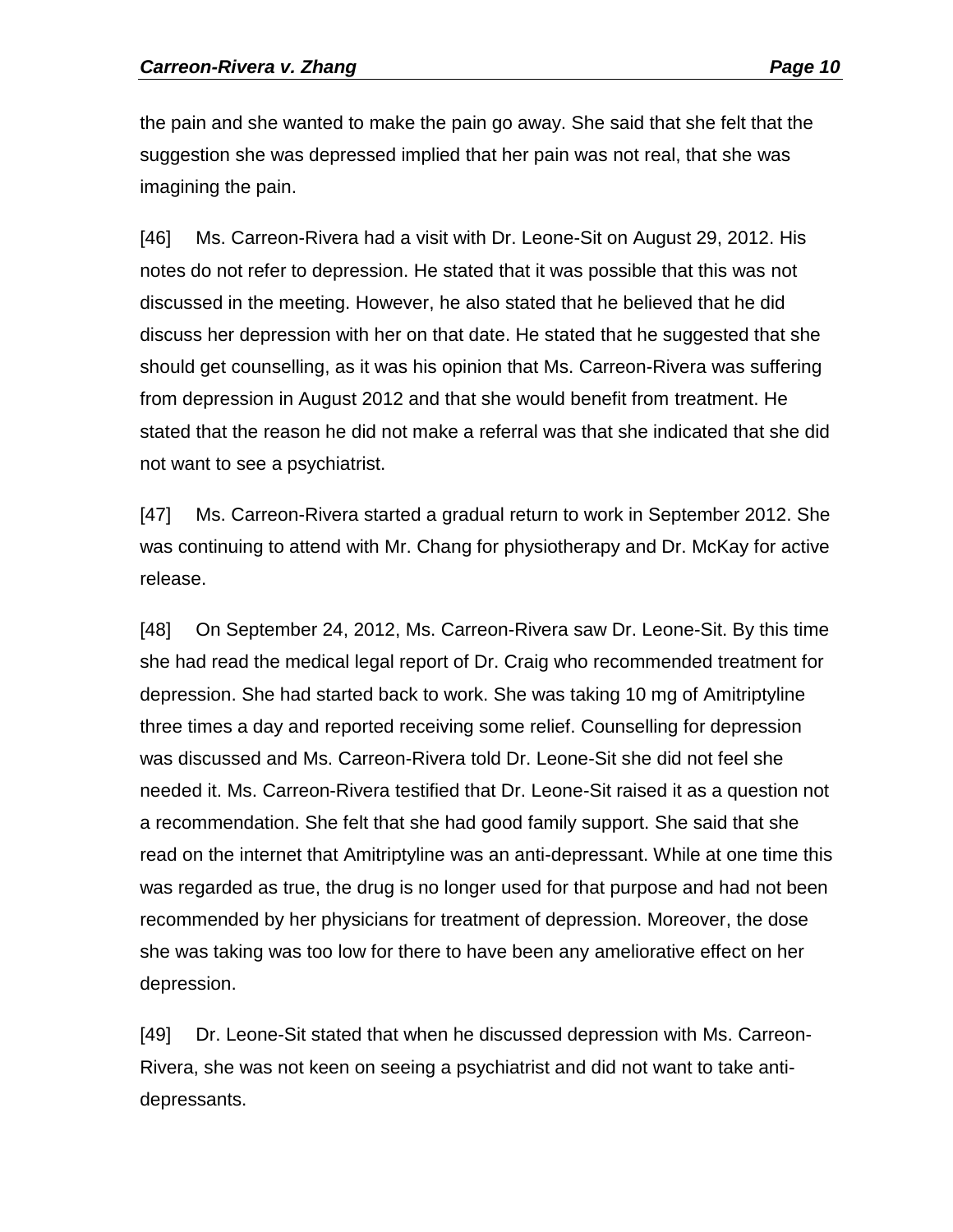[50] In cross-examination, she stated that she did not agree to treatment for depression at that time because she did not know what depression was. She said that she was focused on dealing with her pain. She also said that she had not been specifically assessed for depression at that time. Later, she stated that she trusted her family physician and he was not recommending treatment for her mood. Of course, Dr. Leone-Sit was in fact recommending treatment for depression, at least in his medical legal report. Ms. Carreon-Rivera stated that she never saw this report, although she agreed that she reviewed the other reports.

[51] Dr. Craig had also recommended a variety of medications for Ms. Carreon-Rivera. She did not take any of these, nor did she discuss them with Dr. Leone-Sit. When asked why not, she said that she trusted her doctor and she had not taken an active role in her treatment because it took all of her energy just to get through the day.

[52] Dr. Craig has also suggested injections into the facet joint. Ms. Carreon-Rivera stated that she had discussed this with her doctor but decided not to pursue it. She said she recalled someone saying that it addresses the symptoms rather than the root of the problem, and that she was only interested in dealing with the cause of her symptoms.

[53] In October, Ms. Carreon-Rivera started a new course of physiotherapy with Patrick Embley and Kadi Nicholson on a referral from her chiropractor.

[54] Ms. Carreon-Rivera received a performance review in October 2012. In the past her reviews had typically been exemplary; however, this time her score, while still positive, was somewhat reduced to reflect her absences. Ms. Carreon-Rivera testified that she was very concerned and felt that senior management had come to view her as an unreliable employee.

[55] Ms. Carreon-Rivera saw Dr. Leone-Sit in November and reported some progress. She had been to see Dr. Lui, who was retiring.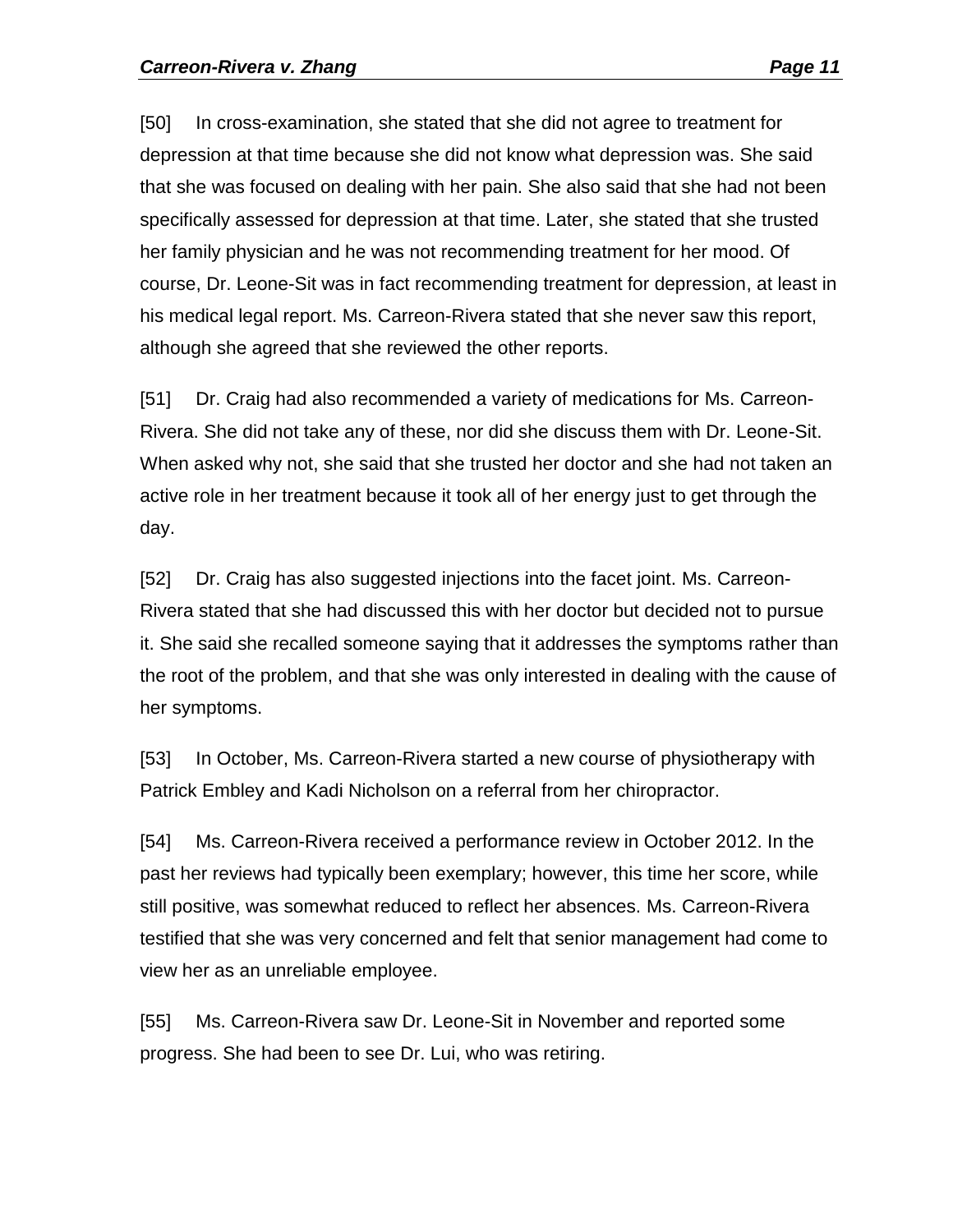[56] In 2012, it was their family's turn to host the Christmas dinner for the extended family. Mr. Carreon-Rivera did all the work for the dinner. Ms. Carreon-Rivera stated that she felt exhausted and did not really participate.

[57] In January 2013, Ms. Carreon-Rivera began to see Brenda Colaire, a massage therapist. She was continuing with Dr. McKay, the chiropractor and the physiotherapists he had recommended.

[58] In March 2013, Dr. Leone-Sit made another referral for massage therapy and physiotherapy.

[59] In April 2013, Ms. Carreon-Rivera's executive left Telus and she had to find a new posting. She stated that in the past when this had happened, colleagues would be seeking her out and recommending her. This time, however, the search proved more difficult and she had to go through an application process. Nonetheless, she was successful in finding a new executive.

[60] In May 2013, Ms. Carreon-Rivera began attending on Dr. John Davis, a chiropractor. At the end of the month, she visited Dr. Leong-Sit and reported a 50% improvement. Dr. Davis had told her to stop yoga and tai chi. She had stopped physiotherapy, was no longer taking Lyrica and had cut back on Amitriptyline.

[61] In July 2013, Ms. Carreon-Rivera started working with her new executive, Andrew Turner.

[62] In general during this period, Ms. Carreon-Rivera stated that she was experiencing more relief than at any time since the accident. However, she continued to have problems with her neck and shoulder, still had headaches and was still mentally foggy. She still needed naps after work each day.

[63] In August 2013, Ms. Carreon-Rivera saw Dr. Leone-Sit and complained of fogginess and headache. She reported being unable to take part in physical activities such as vacuuming and that her relationship with her husband was being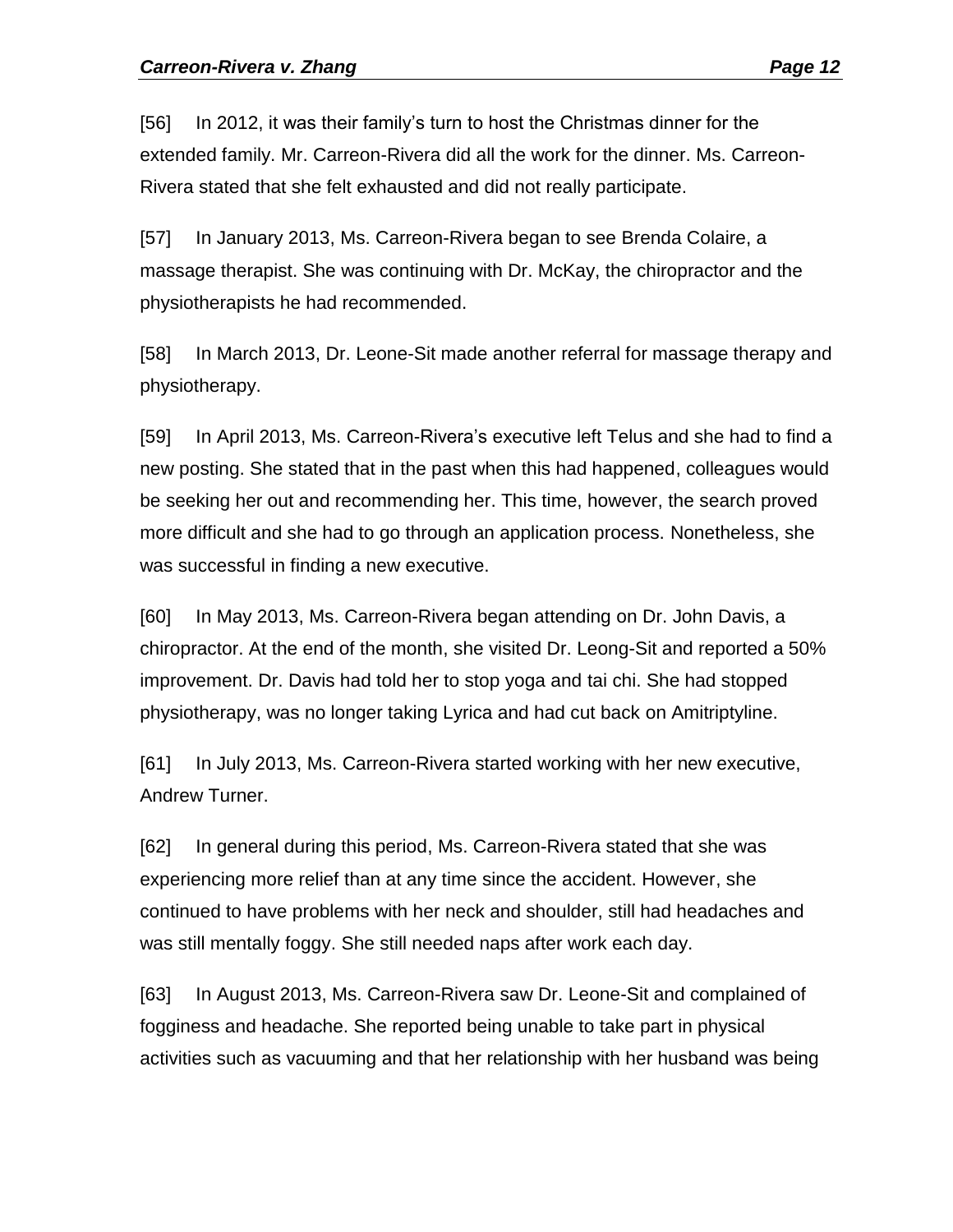affected. She was taking Lyrica, Amitriptyline, Aleve and still seeing the massage therapist and chiropractor.

[64] In September, Ms. Carreon-Rivera was assessed by Dr. Miller, a psychiatrist, who diagnosed a major depression and recommended counselling. Ms. Carreon-Rivera's evidence was that because she had now been diagnosed by a psychiatrist, she accepted the diagnosis and was prepared to accept counselling. However, her actions do not completely bear this out since she did not take steps to implement Dr. Miller's recommendations at that time.

[65] In November, she saw Dr. Leone-Sit complaining about severe headaches. She mentioned that she had seen a psychiatrist and Dr. Leong-Sit requested recent reports.

[66] While Dr. Miller had recommended a number of medications for Ms. Carreon-Rivera's depression, she has not taken any of them. She stated that she did not want to take more medications, noting the concern that Dr. Dilli had expressed concerning over-the-counter analgesics. It was her evidence that Dr. Leone-Sit told her that the medications Dr. Miller recommended were more suited to other kinds of depression.

[67] Dr. Leone-Sit testified that after reviewing Dr. Miller's report, he told Ms. Carreon-Rivera that she should try anti-depressants. However, she did not want to. He stated that the reason he ultimately referred her to a psychologist rather than a psychiatrist was because the psychologist would not prescribe medication.

[68] On December 6, 2013, Dr. Leone-Sit referred Ms. Carreon-Rivera to Back in Motion for structured rehabilitation and strengthening, and to Dr. Terry Estrin, a registered psychologist.

[69] Ms. Carreon-Rivera spoke with Dr. Estrin, who recommended that she consult with the chronic pain clinic. This has not occurred.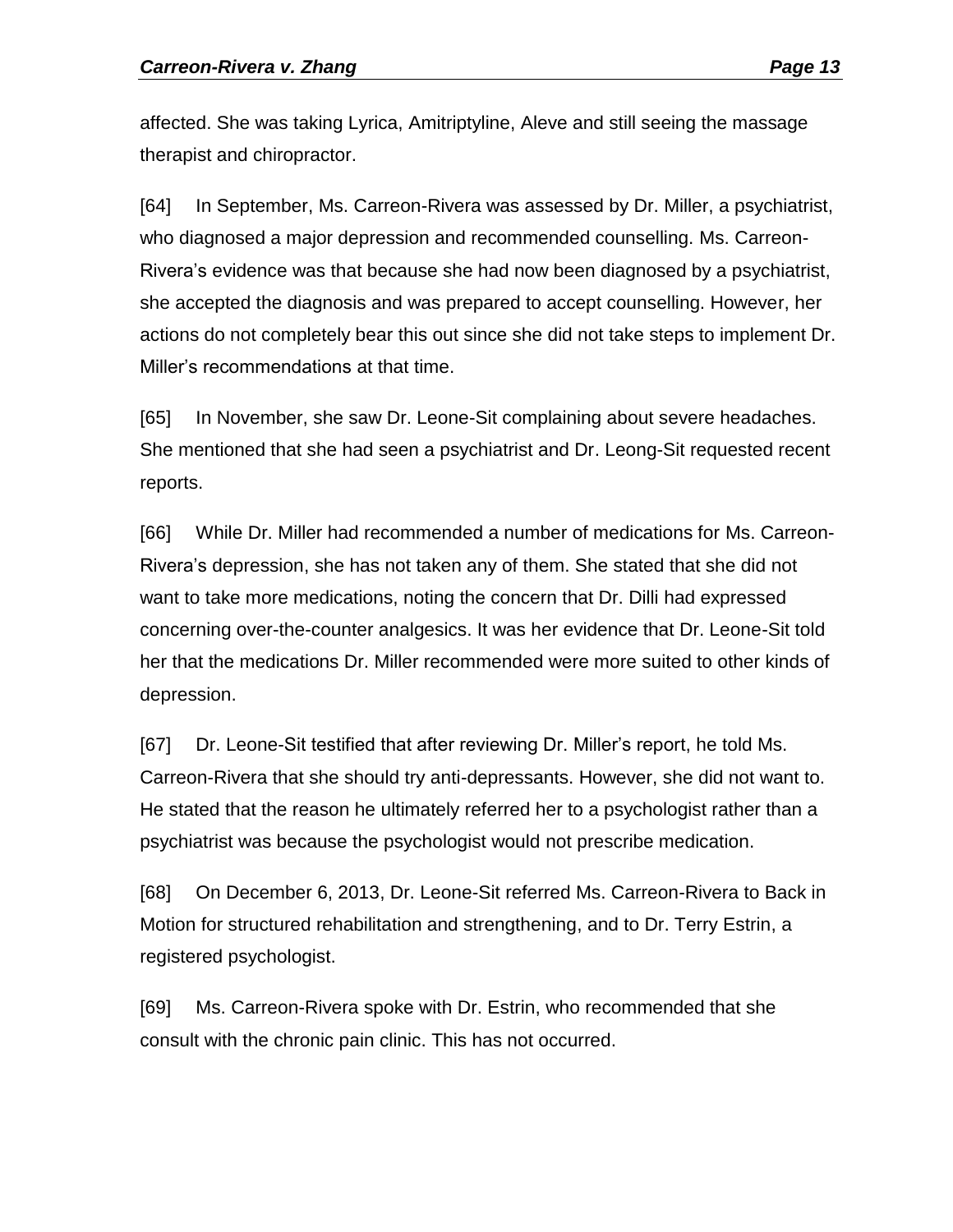[70] As at the date of trial, Ms. Carreon-Rivera was still seeing Dr. Davis on a weekly basis. She was receiving massage therapy at least bi-weekly.

[71] Ms. Wong and Ms. Halko described the changes they observed in Ms. Carreon-Rivera after the accident. Ms. Wong stated that Ms. Carreon-Rivera seemed to be in discomfort. She was quieter, and less vivacious. Ms. Wong thought that she was depressed. Ms. Halko observed that Ms. Carreon-Rivera became quieter, and did not socialize with her co-workers as she had before. She was not animated as before. She did not join the group for walks at noon.

#### **Expert Reports**

Dr. Kee Sheen Leong-Sit

[72] As noted above, Dr. Leone-Sit is Ms. Carreon-Rivera's family physician. She has been a patient since February 1999. Dr. Leong-Sit wrote a first opinion dated August 16, 2012 in which he expressed the following opinions:

#### **Diagnosis/Comments:**

Anna Carreon-Rivera suffered moderately severe soft tissue injuries affecting her neck and shoulders. As a result of these injuries, she has also been having more frequent migraine headaches as described above.

Anna did not have persistent neck or shoulder symptoms prior to the motor vehicle accident.

It is my opinion that the accident caused the soft tissue injuries as mentioned above. I based this conclusion on the fact that she had no ongoing problems in her neck or shoulders prior to the accident.

Anna had migraine headaches prior to the motor vehicle accident. Her complaint of migraine headache dated June 21, 2003. I did not treat her for any further migraine complaints until after the motor vehicle accident.

Her headaches after the motor vehicle accident [were] severe and recurrent and Dr. Dilli diagnosed chronic migraine headaches without aura.

It is my medical opinion that her recurrent headaches are related to the motor vehicle accident. It is my observation that the accident had caused a lot of stress, chronic lack of sleep, frustration and distress in her life. All of the above are triggers for migraine headaches and hence, my conclusion that the accident is responsible for her headaches.

She is also depressed and has not had such symptom prior to the accident. It is my opinion that her depression is a result of the motor vehicle accident.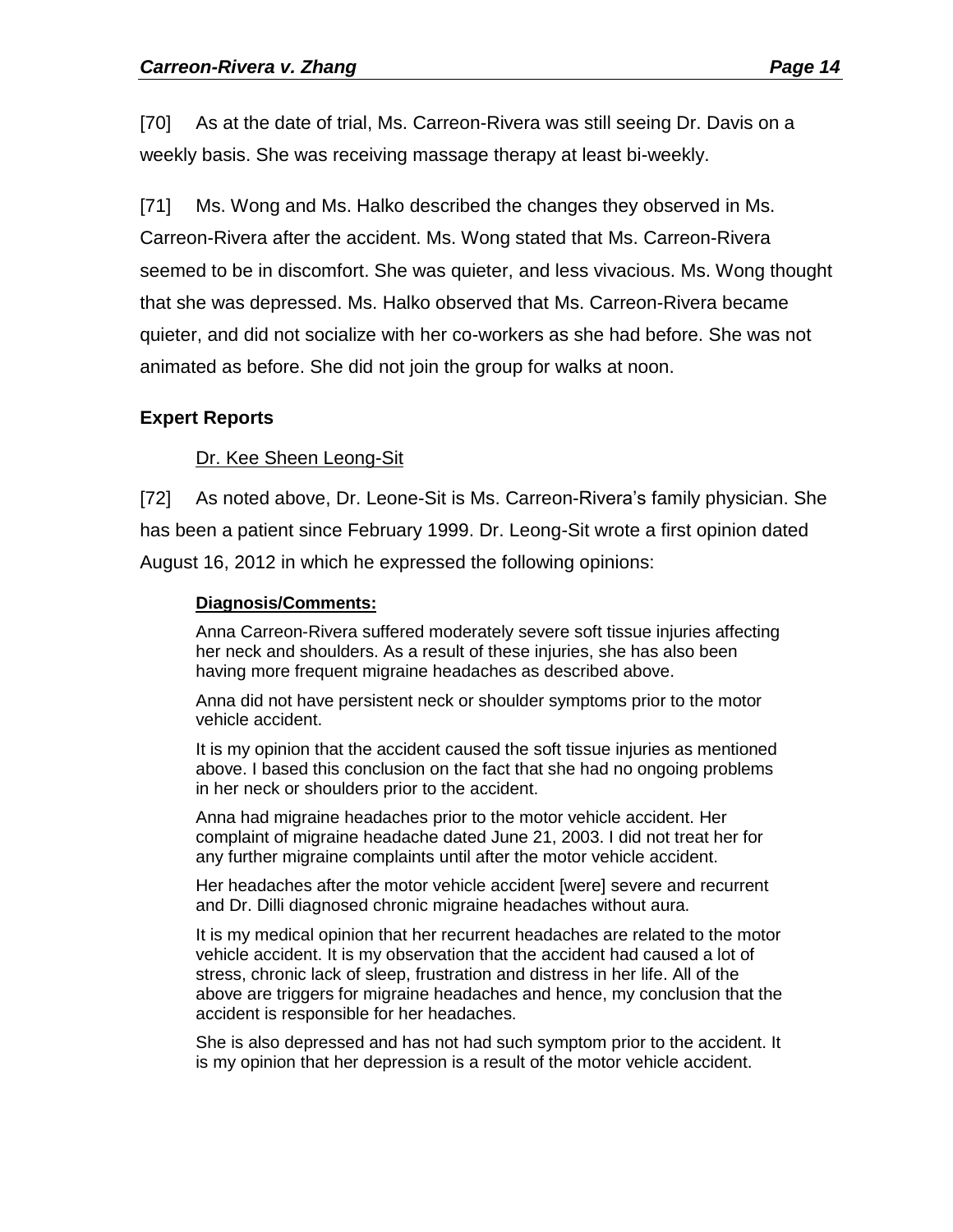#### **Prognosis and Comments:**

Anna has had musculo skeletal symptoms of persistent neck and shoulder pain and intermittent headaches for the past two years and ten months.

She continues to have significant symptoms. Her headaches have improved since she saw Dr. Dilli and she says that on a scale of 10, her headache is now down to about three or four (10 being worse and one being normal).

Her neck and shoulder symptoms remain significant. Her frustration and depression remain significant.

It is my opinion that she will benefit from counseling to manage her frustrations, stresses and depression. She will also likely benefit from core strengthening exercises to prevent spasm.

Prognosis is guarded at present.

[73] He also prepared a second report dated September 1, 2013 in which he

expressed the following opinions:

My diagnosis as stated in my last report dated August 16, 2012 has not changed.

I wish to add that Anna does have symptoms of depression. She recently completed a patient health questionnaire (PHQ 9) which is used by physicians to assess the degree of depression and she had a score of 12. The score puts her in the category of moderate depression. A score of 1-4 means minimal depression; 5-9 mild; 10-14 moderate; 15-19 moderately severe; 20-27 severe depression.

In my opinion, her depression is related to the accident….

#### **Prognosis**

With psychiatric help to treat her depression and with the help of a rehabilitation program to do proper stretching and strengthening exercises, it is my opinion that there is still room for further improvement of her symptoms. I am also of the opinion that she does not need to keep on seeking passive treatment with massage therapist, chiropractic treatment and physiotherapy treatment for now.

She needs to concentrate on doing all exercises taught to her by the therapists. Referring her back for a structured rehabilitation program such as that provided by "Back in Motion" or the "Canadian Back Institute" or "KARP Rehabilitation" will be an option for future management.

She still has significant symptoms as noted above. Prognosis remains guarded. Future re-assessment will be needed after she has had psychiatric help and core rehabilitation and strengthening exercises through a structured program.

In my opinion, I feel that there is still room for improvement and progress. I also feel that she will be able to continue working full-time at Telus as an administrative assistant.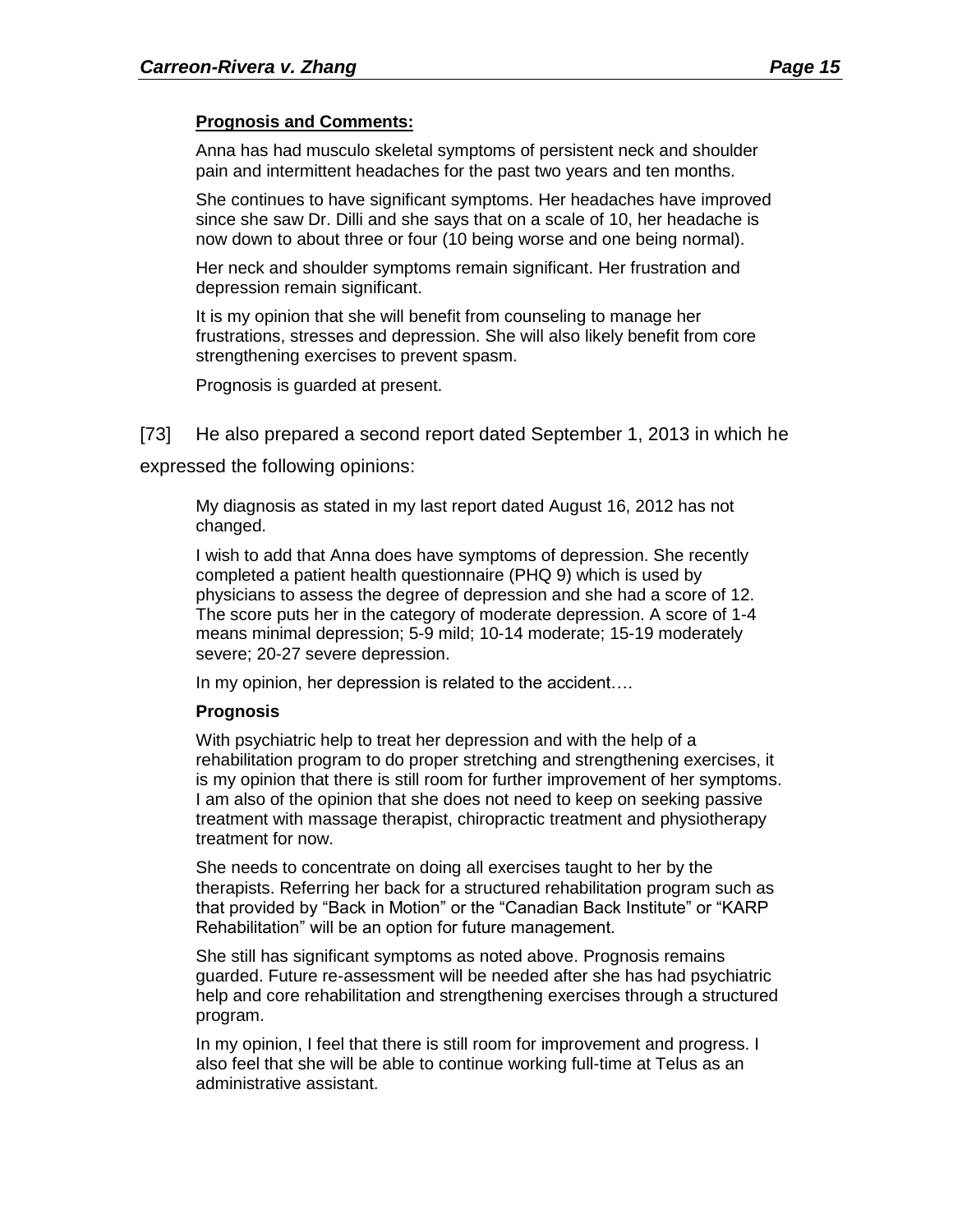[74] He stated that, in his opinion, if Ms. Carreon-Rivera takes medication for depression, and receives cognitive behavioral therapy, she could improve.

#### Dr. William Craig

[75] Dr. Craig was qualified in the area of physical medicine and rehabilitation. He examined Ms. Carreon-Rivera on August 17, 2012 and provided a report dated September 7, 2012 in which he expressed the following opinions:

Neck - It is my opinion that Ms. Carreon-Rivera had a moderate soft tissue injury to her neck and right shoulder with possible cervical facet injury, as a result of the October 16, 2009 accident. Based on exam and the primarily right-sided symptoms, I do not think that the disc bulges noted on the MRI are significant contributors to her symptoms. She may have injured a right-sided cervical facet joint.

Right Shoulder - I do not think that she had a significant injury to the rotator cuff, as a result of this accident.

Headaches - It is my opinion that her headaches likely related to ongoing issues with her neck, due to injuries from the October 16, 2009 accident.

Mood - I would defer comments on diagnosis to a psychologist or a psychiatrist.

**Prognosis:** Ms. Carreon-Rivera is almost three years out from the October 16, 2009 accident. I suspect that there are some concurrent mood issues which are a major barrier to further improvement. Her mood and sleep issues need to be addressed in addition to her pain.

I feel that there is moderate room for improvement with the treatment options outlined in the assessment section of this report. She should be capable of starting a graduated return to work in the next few months, with further treatment. I am concerned that a prolonged period of time off would be a poor prognostic factor for return to full-time employment. I would expect that with further treatment, she should be capable of all aspects of her sedentary job.

I would encourage her to return to regular recreation. At present, it is too early to say whether she could return to doing karate but I would expect that she should be able to participate in other exercise such as Tai Chi, yoga, or Pilates. At present, I suspect that these activities would aggravate her symptoms but with further treatment she should be able to return to them.

With further treatment, I would expect that she should be able to do all of her activities of daily living without significant symptoms. She should be capable of returning to all of her prior household tasks, although she may have some initial flare in her symptoms as she increases the amount she is doing around her house.

Ms. Carreon-Rivera was able to return to work shortly after the October 16, 2009 accident and was able to continue working for most of the following 2½ years. She reported that she was working with significant discomfort at that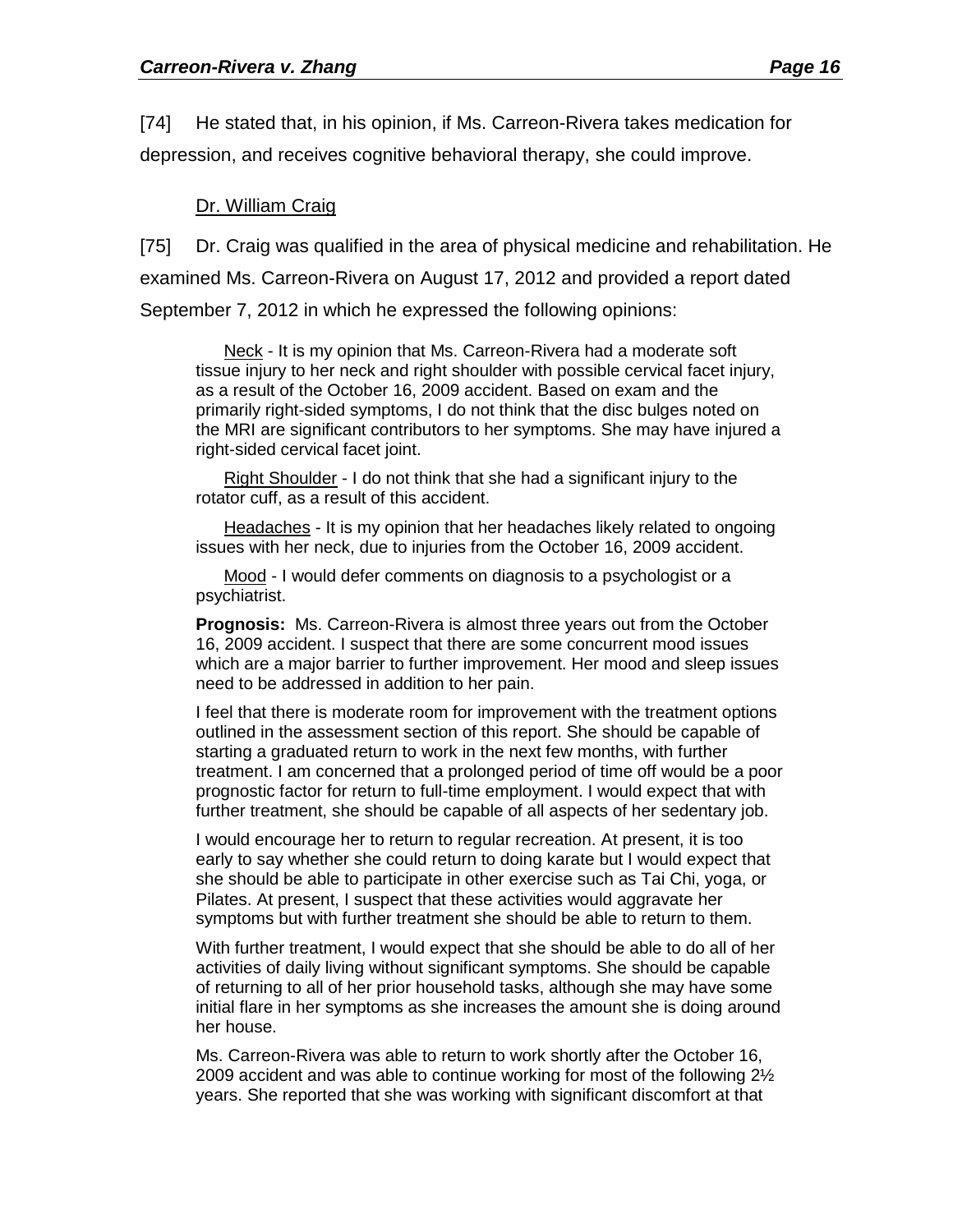time. The fact that she was able to return to work and continue working is a favorable prognostic factor for her being able to return to full-time work, after further treatment.

[76] Dr. Craig recommended referral for six to eight sessions of active release therapy. Another option would be trigger point injections. He suggested medication options including duloxetine gabapentin, baclofen, tapentadol and tramadol. He stated that if she did not respond to these interventions, he would recommend assessment of the cervical facets.

[77] With respect to her headaches, there were several additional treatment options if addressing the neck symptoms did not resolve the headaches. These included subcapital blocks or occipital nerve blocks and Botox injections as well as medications including a beta blocker, calcium channel blockers and topiramate.

[78] Dr. Craig stated that it was his opinion that Ms. Carreon-Rivera's mood issues are a barrier to improvement. His expectation is that her condition would improve if she were to receive treatment for her mood issues.

[79] Dr. Craig stated that the fact that Ms. Carreon-Rivera was working was a good diagnostic indicator that she would be able to continue in her employment in the long term. His opinion was that if Ms. Carreon-Rivera followed the treatment recommendations in his report, she should be able to continue working full time at her present employment without impairment. It was his opinion that Ms. Carreon-Rivera should be able to return to all of her activities of daily living with the possible exception of heavy tasks such as moving furniture. She should be capable of performing her prior household tasks.

[80] He did not recommend that Ms. Carreon-Rivera continue with passive therapies such as physiotherapy and massage therapy except for a session or two in the event of an acute flare-up of her symptoms.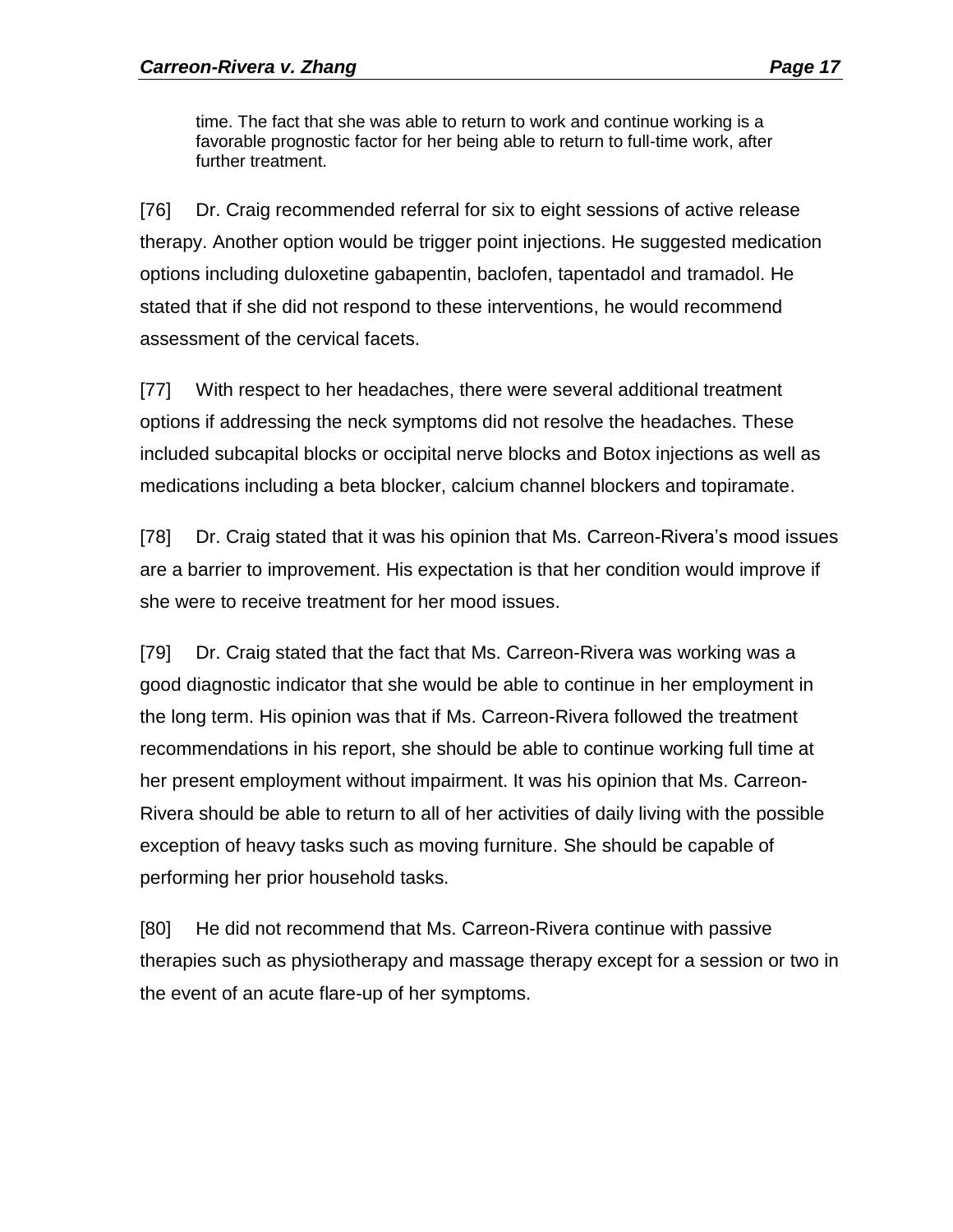#### Dr. Fadi Tarazi

[81] Dr. Tarazi was qualified as an orthopaedic surgeon. He examined Ms. Carreon-Rivera on September 5, 2013 and prepared a report dated that same day in which he expressed the following opinions:

#### **OPINION:**

In my opinion, the motor vehicle accident of October 16, 2009 has most likely caused cervical and lumbar myofascial soft tissue injuries. This has affected the muscles and ligaments around the neck and back. This has resulted in pain. With conservative therapy, her back pain has significantly improved. However, she still has residual neck pain on the right side, which is aggravated by physical activity. The cervical spondylosis consisting of disc desiccation and disc protrusion/osteophyte complex likely pre-dated the motor vehicle accident of October 16, 2009. However, this condition was asymptomatic. The motor vehicle accident likely aggravated this spondylosis, which has contributed to the pain. Treatment of Ms Carreon-Rivera's neck injury should continue to be conservative in nature. I recommend for her to continue with her chiropractic treatments as well as a rehabilitation program, best directed by a physiotherapist or kinesiologist. Such rehabilitation should focus on improving her posture as well as strengthen her paraspinal, core and abdominal muscles. She should also do the exercises that she has learned from these trained professionals on an ongoing basis in a gymnasium setting. Even though these exercises may not improve her pain or function significantly over time, they will at least prevent any flare-ups of pain with physical activity. I would recommend for her to take anti-inflammatory medications such as Celebrex 200 mg daily, on an ongoing basis to control her pain. Short courses of narcotic medications such as Tylenol #3 can be used for acute flare-ups of pain.

…

In summary, Ms Carreon-Rivera has suffered significant soft tissue injuries to her neck and back as well as her right shoulder. This is in addition to the aggravation of the pre-existing cervical spondylosis. She still has ongoing pain in her neck and right shoulder, which are affecting her physical activities. She will have to make modifications to her activities to accommodate her symptoms. Her prognosis, for a complete recovery, is quite guarded. In my experience, patients with significant mood abnormalities, such as anxiety, depression or [difficulty] with concentration and lack of focus, commonly have chronic pain from musculoskeletal injuries. It would be best for her to be evaluated by a psychologist or neurologist, who could hopefully treat these symptoms.

[82] Dr. Tarazi stated that Ms. Carreon-Rivera's work station should be adjusted. Telus has a group that performs such assessments and adjustments; however Ms. Carreon-Rivera has not pursued that with her employer.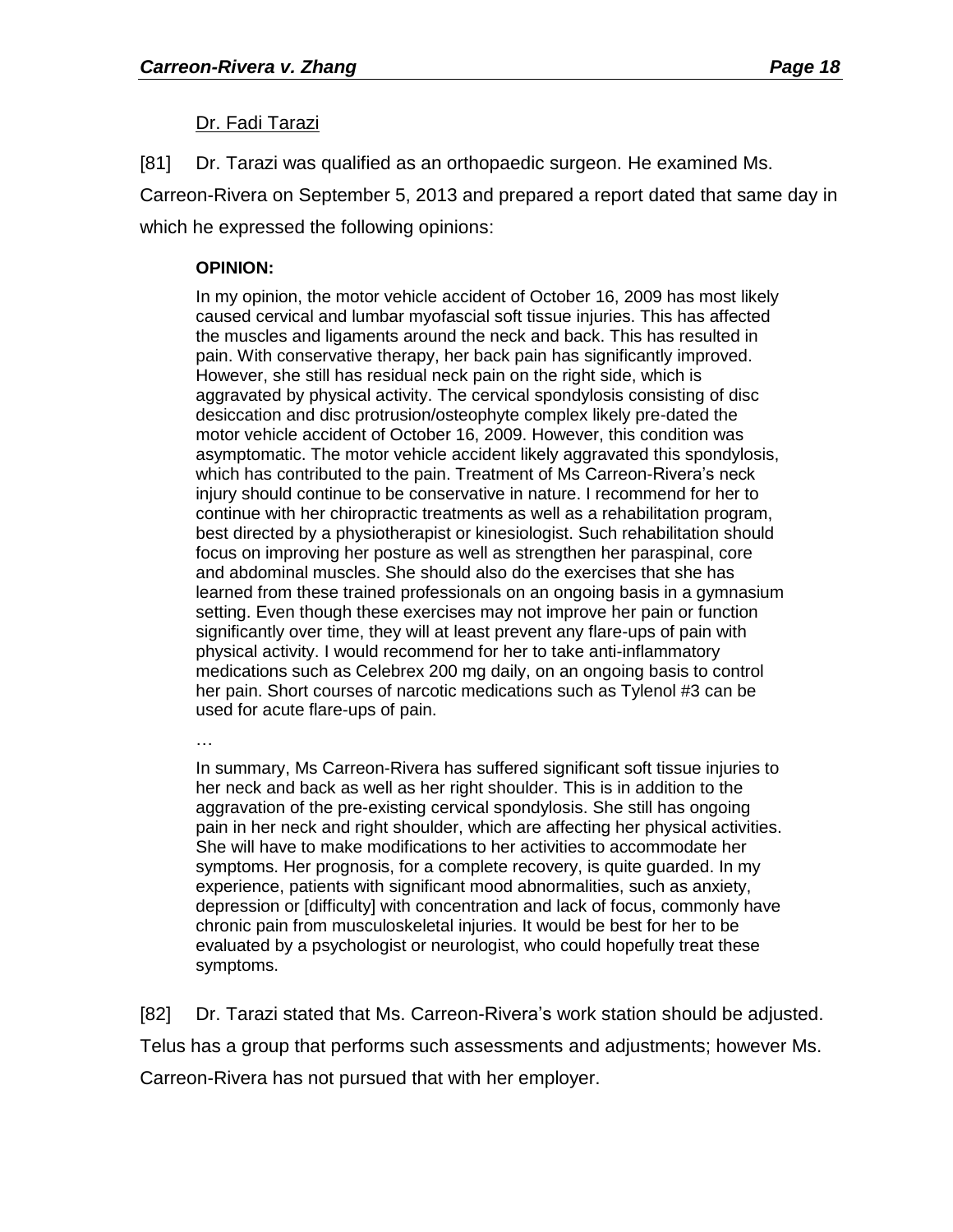[83] Dr. Tarazi agreed with Dr. Craig's suggestion of facet block injections as a reasonable course for diagnostic purposes and then to address flare-ups.

[84] Dr. Tarazi stated that Ms. Carreon-Rivera's mood is very relevant because soft tissue injury symptoms become much more prolonged when there are mood issues. It was his opinion that if Ms. Carreon-Rivera's mood issues were treated she would experience improvement but would likely have some level of residual pain.

### Dr. Robert Miller

[85] Dr. Miller was qualified as a psychiatrist. He examined Ms. Carreon-Rivera on September 27, 2013 and prepared a report dated October 2, 2013 in which he expressed the following opinions:

#### **2. Has Ms. Carreon-Rivera had any previous disabilities or conditions that have been affected by this accident?**

There is no evidence that suggests Ms. Carreon-Rivera has had any preexisting psychiatric conditions that pre-disposed her to her current psychiatric symptoms or which have been aggravated by the accident of October 2009.

**3. Your opinion regarding the likely cause of Ms. Carreon-Rivera's injuries and conditions, including whether any pre-accident disabilities or conditions made her more susceptible to the resulting injury.**

Ms. Carreon-Rivera has developed symptoms of depression since the 2009 accident. These symptoms did not come on immediately but appeared to progress through 2010. [Their] progress was associated with Ms. Carreon-Rivera feeling that she was unable to do many of the things that she ought to be able to do within her family. She continued working but believed that her performance at work had declined. The symptoms of depression included, tiredness, problems with concentration, low mood, decreased appetite, weight loss, guilt, passive suicidal ideation, and sleep disturbance. These symptoms were, in my opinion, sufficient for a diagnosis of a major depression disorder. These symptoms appeared to have onset in 2010, although the first documentation of the symptoms in the collateral records was in 2011. Ms. Carreon-Rivera's symptoms of depression are related to her experience of pain. It is beyond my expertise to say whether or not the pain that Ms. Carreon- Rivera has experienced was caused by injury sustained in the accident of October 2009. I do note, however, that the collateral information that I have been provided states that this is the case. I would make a diagnosis of a somatic symptom disorder with predominant pain.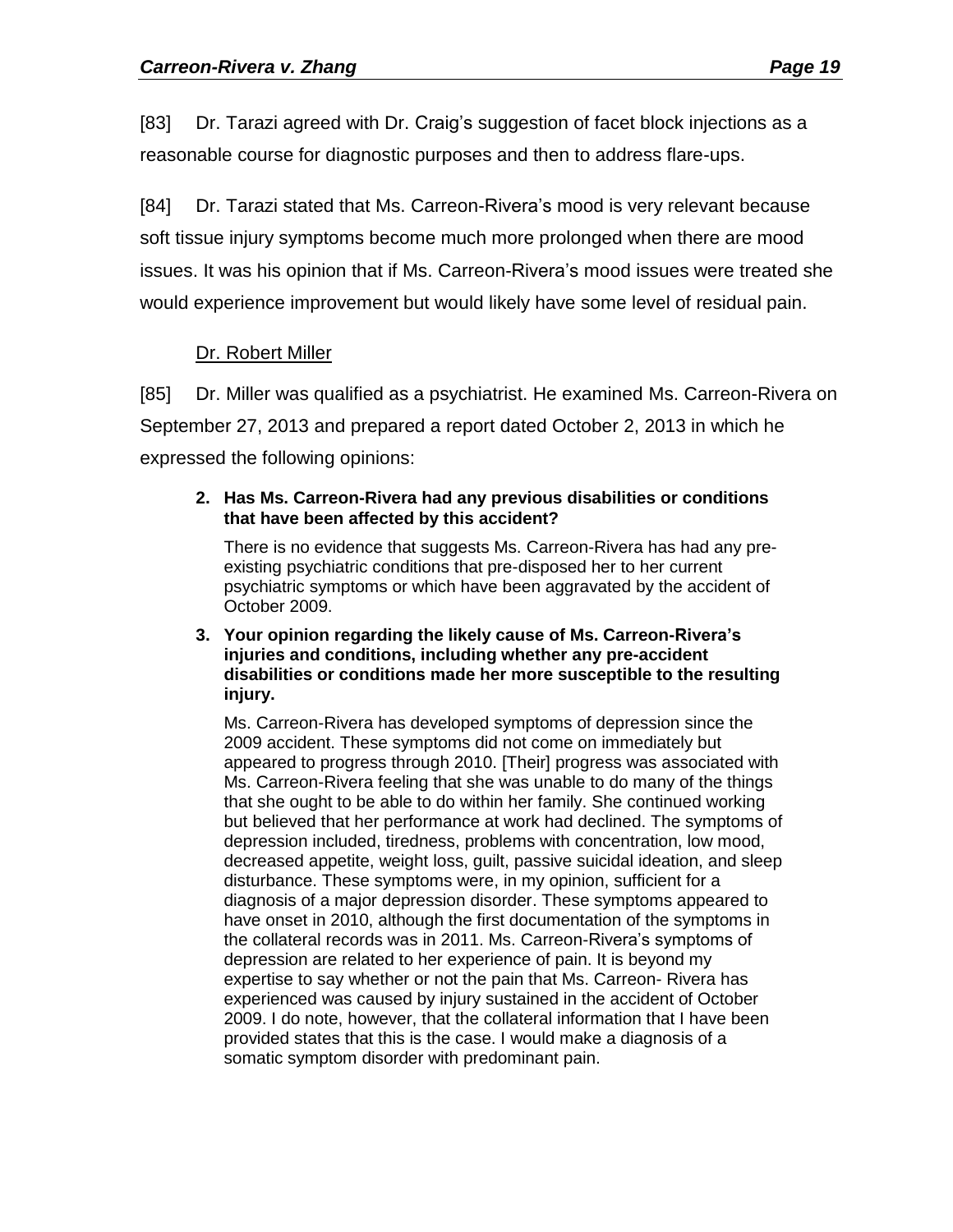It seems likely to me under those circumstances that Ms. Carreon-Rivera's symptoms of depression would not have occurred but for the motor vehicle accident.

There are references to Ms. Carreon-Rivera having sustained previous injuries in motor vehicle accidents. It is beyond my expertise to say whether or not these contributed towards her physical condition. There is no history to suggest that Ms. Carreon-Rivera had a psychiatric condition prior to the accident that made her more susceptible to the development of a psychiatric condition following the development of the pain which she experienced in 2009/2010.

#### **4. Your opinion regarding any vocational disability following the accident and how the injuries may have affected Ms. Carreon-Rivera's ability to look after her personal care and any household duties or activities of daily living.**

Ms. Carreon-Rivera's abilities to function seem to have been initially affected by her experience of pain. She and her family had been active in karate and had also been active in other sports, including tennis. I think it likely that Ms. Carreon-Rivera's participation in these activities was mentally beneficial for her and I think it likely that her decision/need to withdraw from these activities was detrimental towards her mood state.

Ms. Carreon-Rivera's depressed mood has likely contributed towards her having a pessimistic outlook with regard to her possibilities for rehabilitation and her capabilities.

#### **5. Your opinion regarding any future treatment recommendations or investigations.**

Ms. Carreon-Rivera needs treatment for depression. I would recommend that she is treated with antidepressant medications, starting with an SSRI in a relatively low dosage but increasing as required. If this were not to be successful in improving her mood state, I would add in a medication such as Bupropion.

Ms. Carreon-Rivera requires psychological treatment, including best practice cognitive behavioral psychotherapy. I would initially recommend 12 – 16 sessions.

I would also recommend that Ms. Carreon-Rivera is referred to a multidisciplinary pain clinic.

Ms. Carreon-Rivera requires physical rehabilitation, as is recommended by the physical medicine specialist.

#### **6. Your prognosis including whether a complete recovery is likely.**

Ms. Carreon-Rivera has a major depressive disorder and a chronic pain disorder. She has not thus far been afforded the opportunity for comprehensive treatment for depression, nor has she been afforded the opportunity for treatment in a pain clinic. I think that there is a reason to hope that her state will improve with treatment. In my opinion, one would need to see evidence of failure of response to several months of treatment for depression, as well as multidisciplinary pain clinic management, before one would be able to make statements as to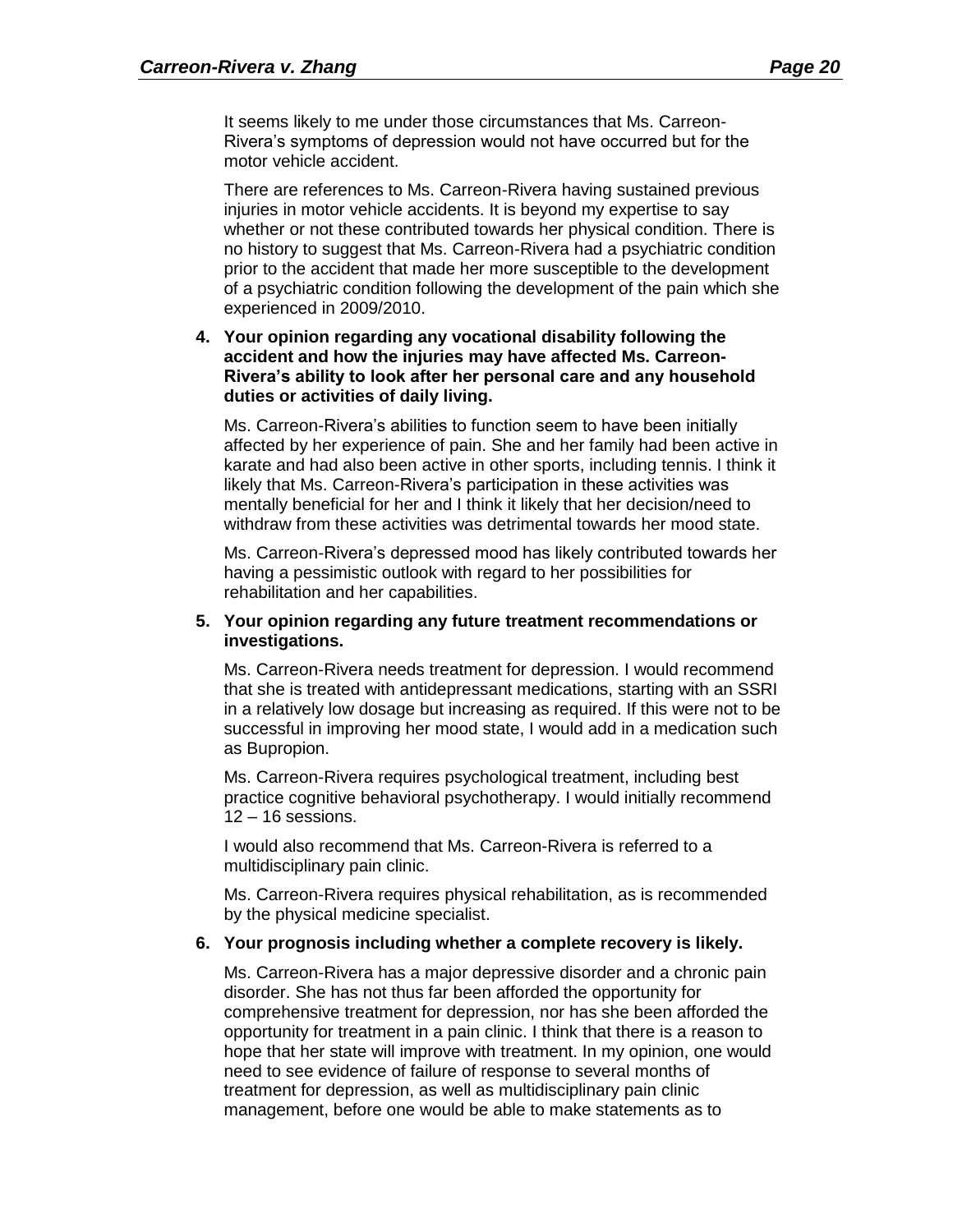whether or not complete recovery is likely. At this time, I would remain hopeful.

[86] Dr. Miller testified that the recommended treatment for depression is medication and counselling, in particular cognitive behavioral psychotherapy ("CBT"). He stated that there was a 45-50% chance that medication will assist and a 60-70% chance that CBT will benefit the patient. He explained that benefit does not necessarily mean removal of all symptoms, but rather improvement. With respect to Ms. Carreon-Rivera, he stated that he believed that she had a good chance of improvement with treatment for her depression, in the range of 50-70%. It was his opinion that with treatment Ms. Carreon-Rivera would become more functional.

[87] Dr. Miller noted that Ms. Carreon-Rivera's main vocational difficulty appeared to relate to problems with concentration. He stated that such problems can be a manifestation of depression.

[88] Dr. Miller stated that Amitriptyline is not part of his recommended protocol for treatment for depression.

### Dr. Terrance O'Farrell

[89] Dr. O'Farrell was qualified as an orthopedic surgeon. He did not examine Ms. Carreon-Rivera, but prepared a report based upon his review of her records in which he expressed the following opinions:

**Impression:** It is my impression that this patient has not suffered a substantial organic injury that she has some mild degenerative changes in her neck that may have possibly been aggravated by the accident, but nothing more. It is my opinion that she will have no significant long-term sequelae as a result of her accident of an organic nature, that she will not be a surgical candidate as a result of her accident, and that she should be fit physically to be able to return to her normal duties.

[90] It was Dr. O'Farrell's opinion that the mild degenerative changes were not having any effect on the spinal cord or the nerves coming from it. He agreed that it was possible that the spondylosis was accelerated by the accident and would defer to Dr. Tarazi's opinion regarding the aggravation effect of the injury.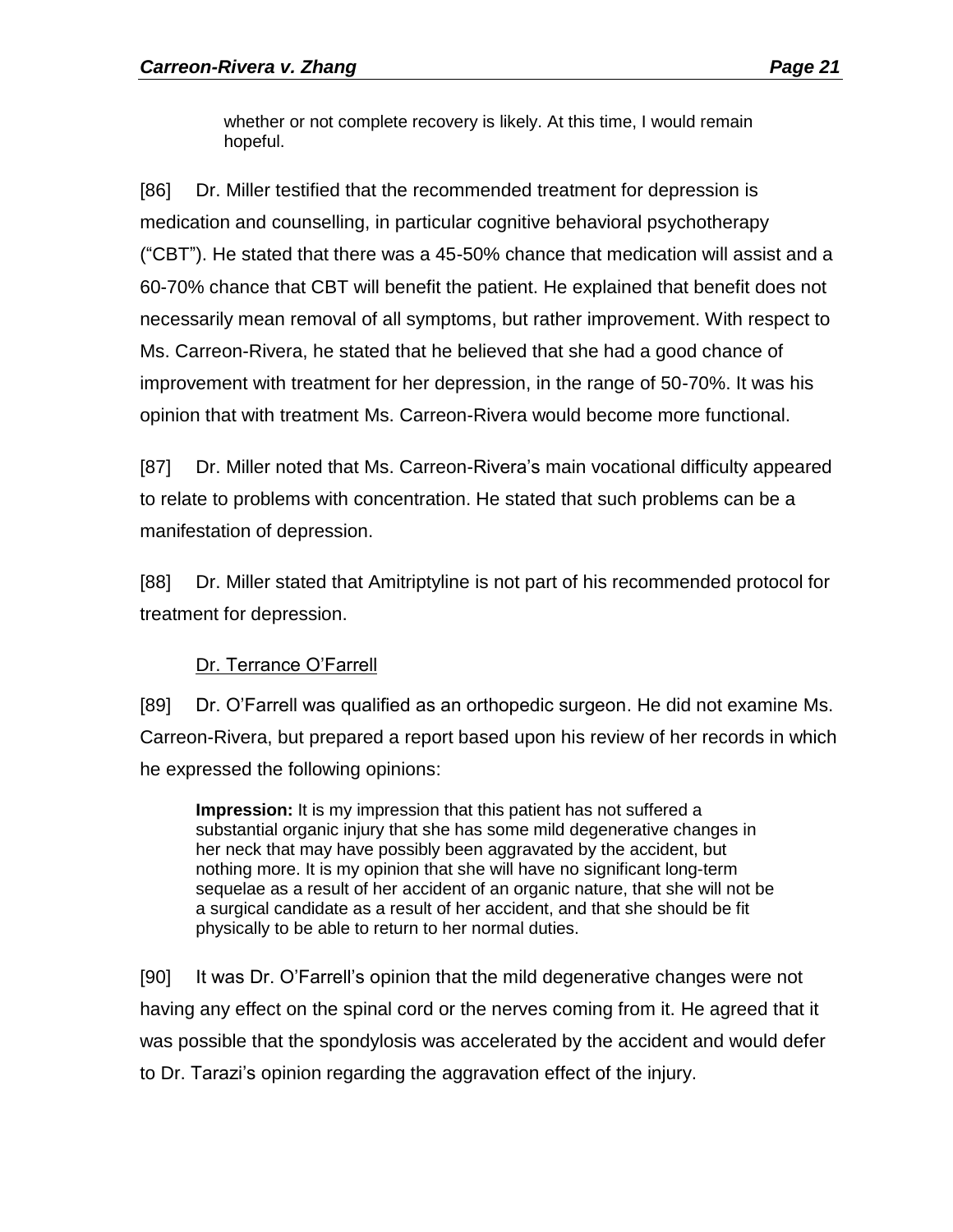[91] He did not disagree with the conclusion that Ms. Carreon-Rivera had chronic pain syndrome which required treatment.

#### Michael Smith

[92] Mr. Smith is an occupational therapist. He provided an opinion with respect to Ms. Carreon-Rivera's functional abilities and limitations related to injuries incurred in the accident.

[93] Mr. Smith performed a functional capacity assessment and concluded that in his opinion Ms. Carreon-Rivera demonstrates the requisite functional capacity to manage the demands of her position as an Executive Assistant.

### **Credibility**

[94] With two qualifications I found Ms. Carreon-Rivera's evidence to be both a credible and reliable account. Her evidence of her situation before and after the accident was consistent with the evidence of her husband and two co-workers. She gave her evidence in a careful fashion. For the most part, her evidence was consistent with the record of the progress of her symptoms as recorded in the clinical records.

[95] The first qualification is that I believe that Ms. Carreon-Rivera's account of the degree of her disability and the course of her symptoms is somewhat more pessimistic and negative than is warranted. I think that this feature of her evidence is consistent with her depression. As Dr. Miller noted, her "depressed mood has likely contributed towards her having a pessimistic outlook with regard to her possibilities for rehabilitation and her capabilities".

[96] The second qualification is in relation to Ms. Carreon-Rivera's evidence concerning treatment for depression. In this area I felt that Ms. Carreon-Rivera was attempting to argue her case as opposed to providing evidence and I did not find her account in this area to be particularly credible.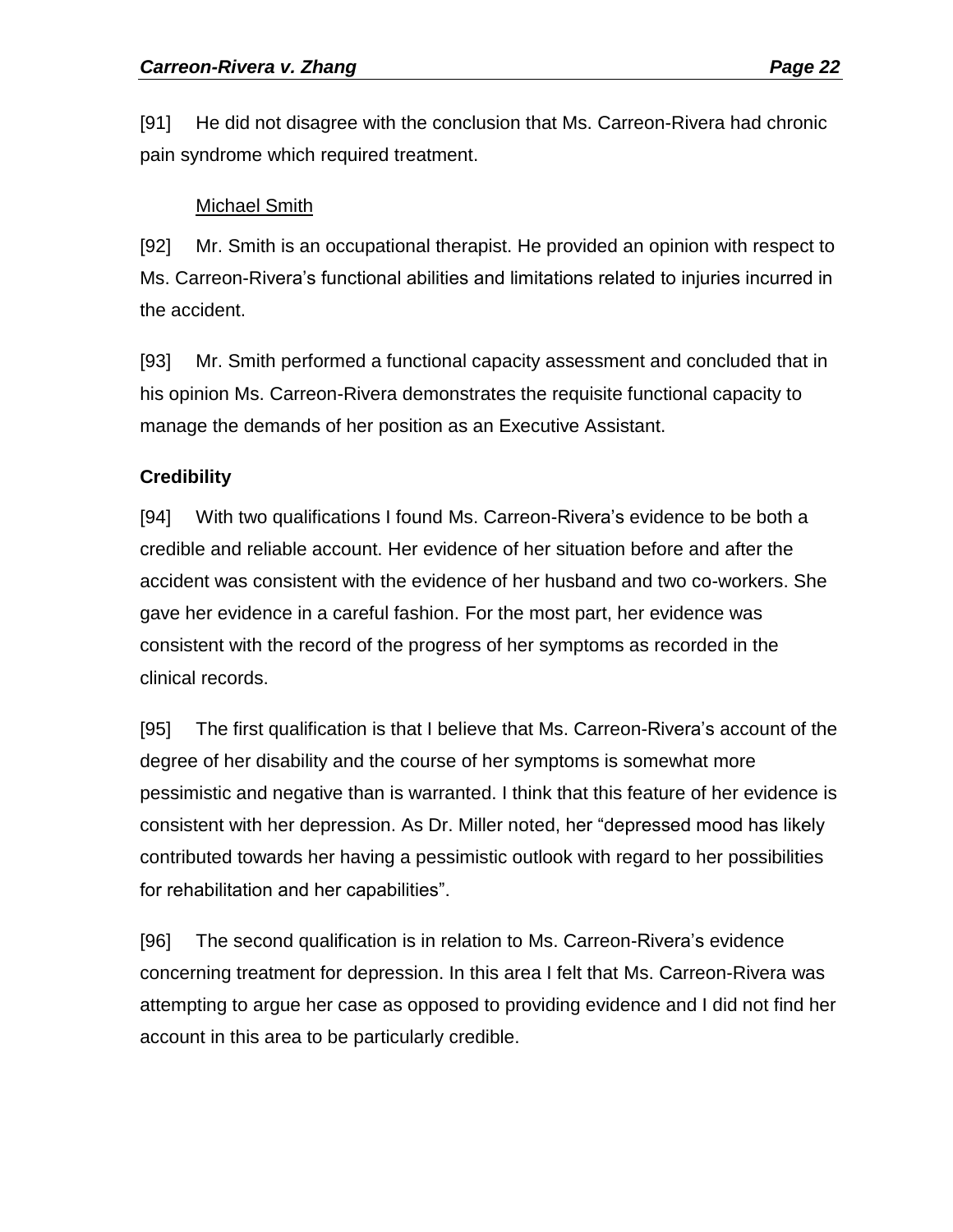### **Non-Pecuniary Loss**

[97] Ms. Carreon-Rivera submits that the appropriate range for non-pecuniary loss is \$90,000 to \$110,000, citing the following cases: *Foran v. Nguyen*, 2006 BCSC 605; *Testa v. Mallison*, 2009 BCSC 957; *Tabet v. Hatzis*, 2013 BCSC 1167; *Ahonen v. Thauli*, 2013 BCSC 1607; *MacKenzie v. Rogalasky*, 2011 BCSC 54; *Prince-Wright v. Copeman*, 2005 BCSC 1306; *Neumann v. Eskoy*, 2010 BCSC 1275; and *Verge v. Chan*, 2012 BCSC 876.

[98] The defendant submits that the appropriate award for non-pecuniary loss is \$55,000, citing *Sharifi v. Chaklader*, 2012 BCSC 685; *Middleton v. Morcke and Lee*, 2007 BCSC 804; and *Naidu v. Mann*, 2007 BCSC 1313.

[99] The approach to be taken by the court in the assessment of damages for nonpecuniary loss was summarized by Madam Justice Wedge as follows in *O'Rourke v. Kenworthy*, 2009 BCSC 1277 at paras. 84 and 85:

[84] An award of damages for non-pecuniary loss must address the specific circumstances of the individual case. It is not possible to develop or point to a tariff to set the award: *Stapley v. Hejslet*, 2006 BCCA 34 at para. 45, 263 D.L.R. (4th) 19.

[85] Various factors have been considered by the courts when assessing a claim for non-pecuniary loss. In *Stapley*, Kirkpatrick J.A., writing for the majority of the Court of Appeal, identified the following factors at para. 46: the age of the plaintiff; the nature of the injury; the severity and duration of pain; ongoing disability; emotional suffering; loss or impairment of enjoyment of life; impairment of family, marital and social relationships; impairment of physical and mental abilities; and loss of lifestyle. The Court also observed that the plaintiff should not be penalized for his or her stoicism.

[100] I am satisfied that, as a result of the accident, Ms. Carreon-Rivera has suffered soft tissue injuries to her neck, right shoulder and back. In addition, she suffered an aggravation of cervical spondylosis that, but for the accident, would have remained asymptomatic for at least another 10 to 20 years. I am satisfied further that Ms. Carreon-Rivera suffers from recurrent headaches that are related to the accident. In addition, her pain has become chronic, or, as Dr. Miller states, she has a somatic symptom disorder with predominant pain. Finally, Ms. Carreon-Rivera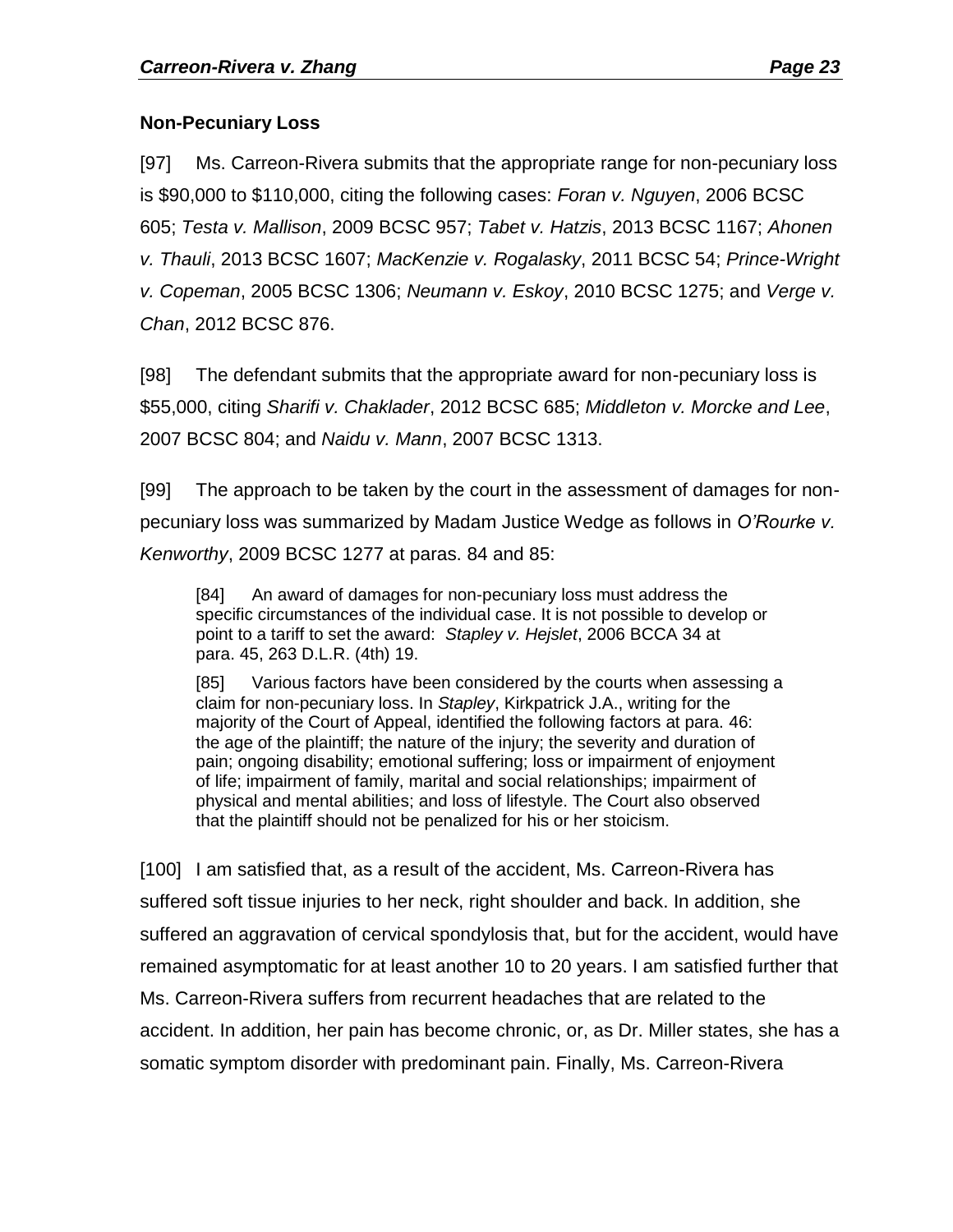suffers from a major depression disorder that I find is related to her pain and is the result of the accident.

[101] These injuries have had a negative impact on Ms. Carreon-Rivera's life, particularly in her social and recreational activities and family life. Prior to the accident, she was active and animated, very involved in her home and with her family, and active in many sports. Since the accident she has withdrawn from social and family life. Her husband has taken over much of her role in the home with respect to the cooking, cleaning and organizing the children. While before the accident Ms. Carreon-Rivera was very involved with her children, since the accident she has withdrawn, feeling too overwhelmed to deal with issues that have arisen. This has been a source of great distress for her.

[102] Ms. Carreon-Rivera continued to work except for one period off at the recommendation of Dr. Lui. She has continued to receive strong performance appraisals and has secured a new executive to report to in the period since the accident. However, her impression is that her abilities at work have been impaired; and this impression has contributed to her distress. While it is clear from her appraisals that she remains a capable employee, her performance is accomplished at a great cost in terms of fatigue and lack of energy for other activities.

[103] The defendant argues that the headaches have both a cervicogenic and a migrainous component and that since the migraine-like symptoms only appeared in 2012, they are not related to the accident. However, Dr. Craig stated that Ms. Carreon-Rivera had many of the features he sees typically in people with cervicogenic headaches. He stated that headaches are often multifactorial and that if there is a predisposition to migraine, the accident will make the patient more susceptible so that they would have more difficulties after.

[104] Ms. Carreon-Rivera had a minor history of migraines before the accident. She had been treated for migraine in 2003 but had no further treatment for migraine until after the motor vehicle accident.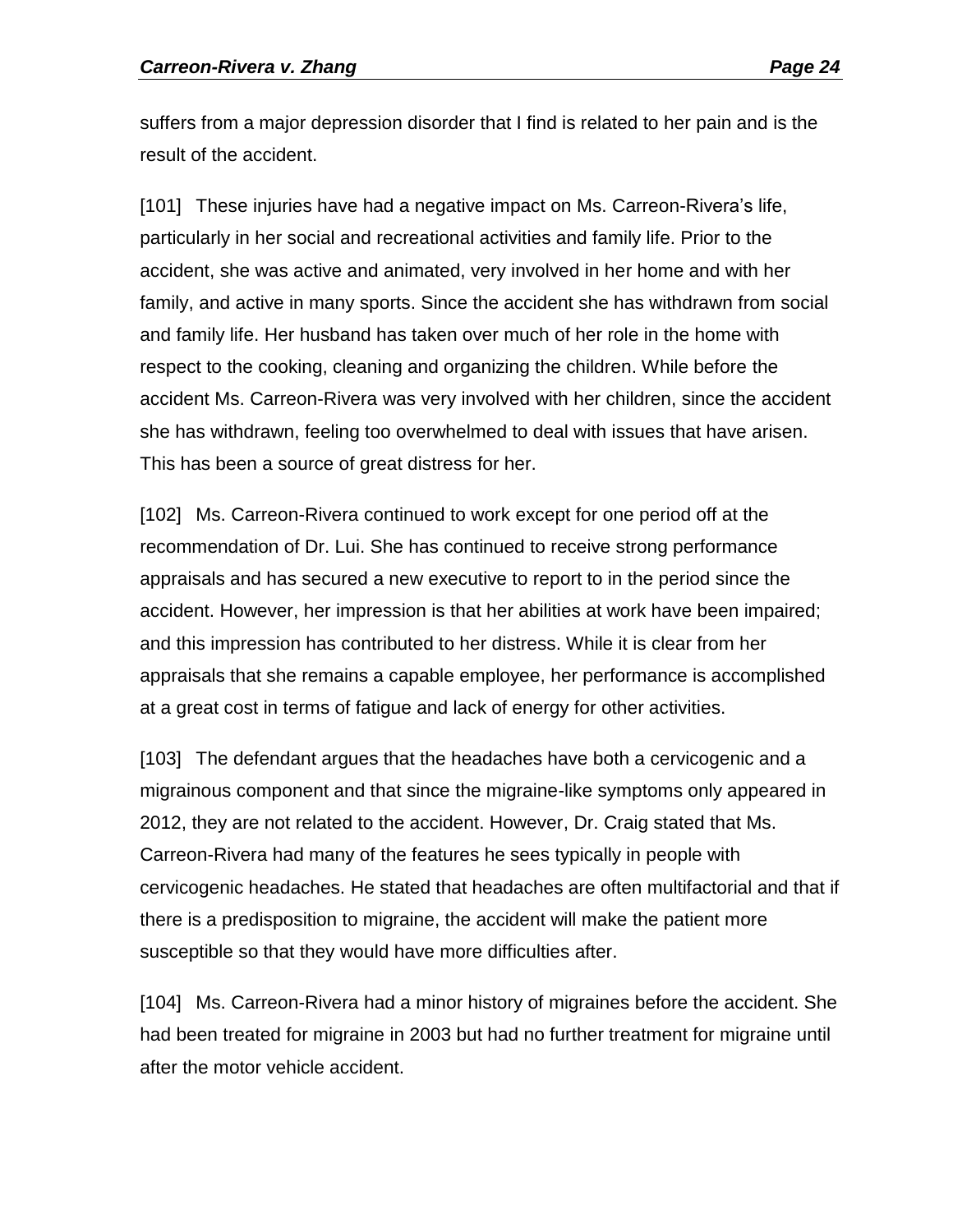[105] I have concluded that the headaches Ms. Carreon-Rivera experienced are related to the accident and that it is not appropriate to treat them as somehow divisible.

[106] In my view the real issue here is the question of Ms. Carreon-Rivera's prognosis. The clear consensus of the medical opinion is that Ms. Carreon-Rivera's present condition is strongly influenced by her depression. The depression and the pain are interrelated. There is also evidence, which I accept, that appropriate treatment for depression will improve her condition. In addition, recommendations have been made for treatments for headache and neck pain that she has not undertaken. In these circumstances it is not appropriate to conclude that Ms. Carreon-Rivera's circumstances have plateaued and that her condition is likely to continue largely unchanged. In this respect her condition is not as serious as that in the cases cited by plaintiff's counsel.

[107] Having considered the specific circumstances of Ms. Carreon-Rivera and the factors identified in the case law as relevant, together with the authorities cited by counsel, I award \$80,000 for non-pecuniary loss.

### **Mitigation**

[108] A plaintiff in a personal injury action has a positive duty to mitigate her loss. This duty includes an obligation to undertake reasonably available treatment that would assist in alleviating or curing her injuries: see *Gilbert v. Bottle*, 2011 BCSC 1389 at para. 201.

[109] The onus is on the defendant to prove that the plaintiff could have avoided all or a portion of her loss. In a personal injury case in which the plaintiff has not pursued a course of medical treatment recommended to her by doctors, the defendant must prove two things: (1) that the plaintiff acted unreasonably in eschewing the recommended treatment, and (2) the extent, if any, to which the plaintiff's damages would have been reduced had she acted reasonably. See: *Chiu v. Chiu*, 2002 BCCA 618 at para. 57, citing *Janiak v. Ippolito*, [1985] 1 S.C.R. 146.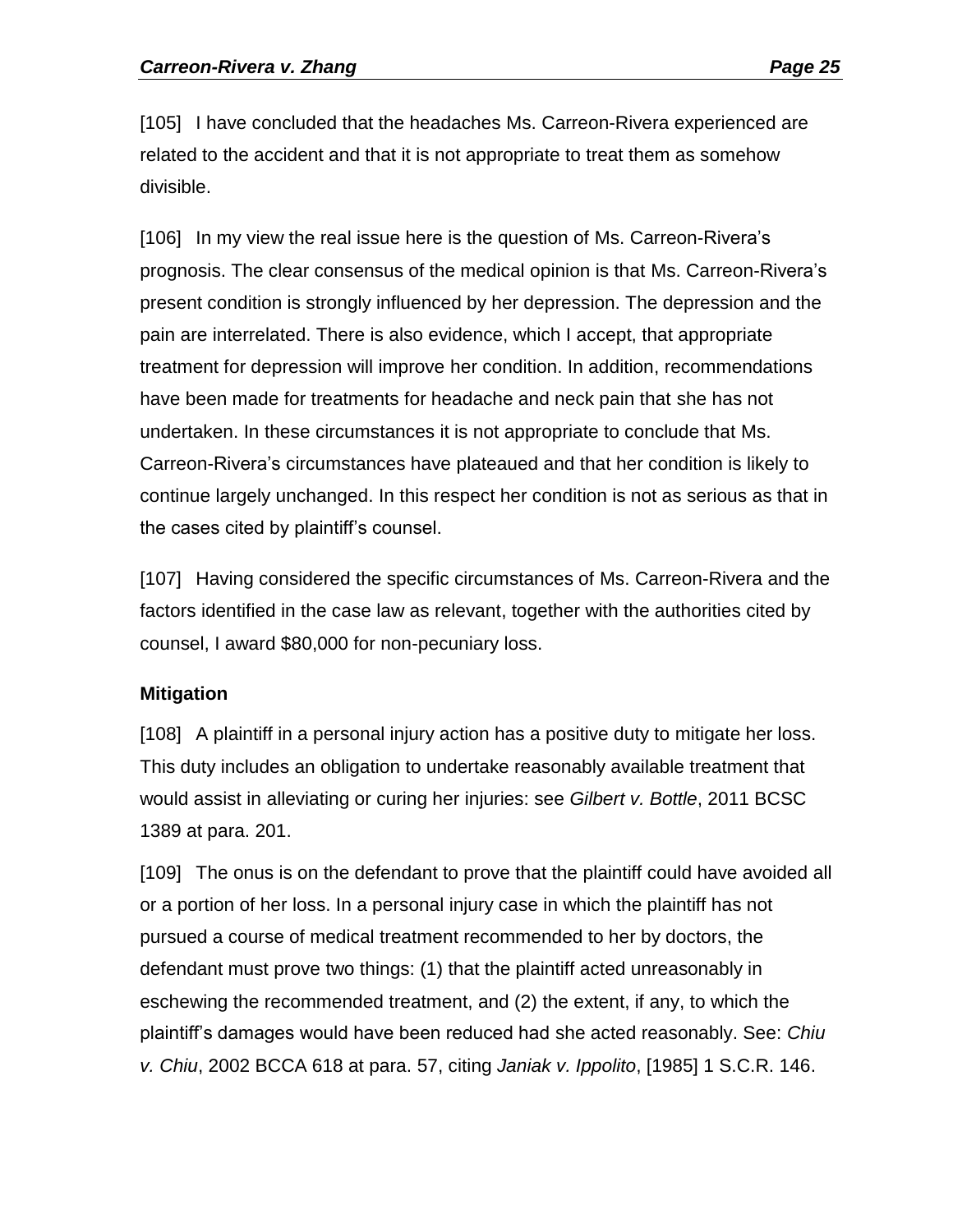[110] The defendant seeks a reduction of 40% from the claim for non-pecuniary general damages due to Ms. Carreon-Rivera's failure to mitigate. Counsel submits that Ms. Carreon-Rivera's principal failure to mitigate stems from her refusal to follow the advice of her treating and consulting physicians to seek treatment for depression. Drs. Miller, Tarazi and Craig all discussed Ms. Carreon-Rivera's pain being interrelated with her depression. Those doctors and her family physician all recommended that Ms. Carreon-Rivera receive treatment for depression.

[111] Counsel notes that Dr. Leong-Sit recommended counselling in September 2012. In September 2012, Dr. Craig recommended further assessment of her depression, noting that this can be a major barrier to recovery and can also impact pain threshold and perceived capacity. Ms. Carreon-Rivera did not seek either further assessment or treatment. Dr. Miller recommended a combination of CBT and medication at the end of September 2013. However, Ms. Carreon-Rivera rejected medication and did nothing to even inquire about treatment until the week before trial.

[112] In addition, counsel notes that Ms. Carreon-Rivera has also disregarded the advice of Dr. Craig with respect to recommended medications and the combined facet block and rhizotomy treatment. Both Dr. Craig and Dr. Dilli suggested Botox treatments which Ms. Carreon-Rivera has not undertaken.

[113] Ms. Carreon-Rivera submits that she acted reasonably having regard to the information in her possession and when it came into her possession. Counsel states that her depression did not become real for Ms. Carreon-Rivera until after Dr. Miller's examination, at which time she sought a referral from Dr. Leone-Sit.

[114] I do not agree with the plaintiff's characterization of the facts. As noted earlier, I am satisfied that Dr. Leone-Sit did recommend that she seek counselling for depression. Ms. Carreon-Rivera rejected the recommendation. Ms. Carreon-Rivera stated that it was only after she had been assessed by the psychiatrist that the diagnosis became real for her. However, Dr. Craig, while not a psychiatrist, is a specialist in the area of physical medicine and rehabilitation; Dr. Craig also stressed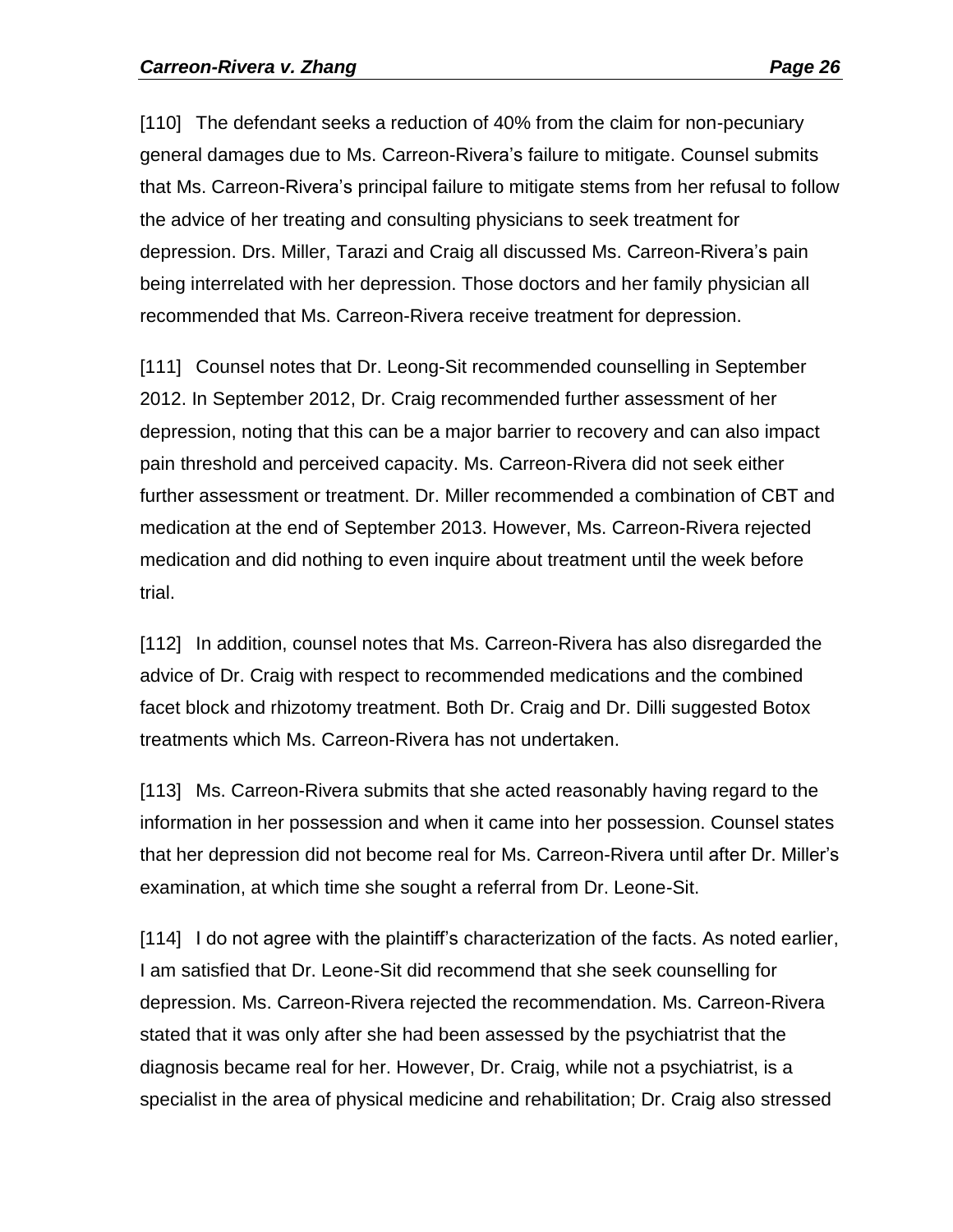the importance of addressing her mood issues and recommended that she receive further assessment in September 2012, yet she did not seek out such an assessment.

[115] Moreover, Dr. Miller's examination was in September 2013. It is not accurate to state that she then sought a referral. She did nothing to act upon this recommendation until Dr. Leone-Sit ordered all the reports in November. She took no action until shortly before trial. In addition, she did not follow Dr. Miller's recommendations regarding medication. Ms. Carreon-Rivera stated that Dr. Leone-Sit told her that Dr. Miller had recommended inappropriate medications. I find that no such conversation occurred. Rather, Ms. Carreon-Rivera indicated to Dr. Leone-Sit that she was not prepared to take anti-depressant medication.

[116] Counsel submits, in addition, that the defendant has failed to show the extent to which the damages would have been reduced by that treatment as required by the second part of the test. Counsel submits that the defendant has not demonstrated that Ms. Carreon-Rivera's damages would have been reduced had she sought treatment earlier.

[117] Dr. Miller stated that with appropriate treatment he believed that Ms. Carreon-Rivera had a good chance of improvement, in the range of 50-70%. However, improvement is not to be taken as an elimination of her symptoms. I am satisfied that the defendant has established that Ms. Carreon-Rivera's refusal to seek appropriate treatment for depression was unreasonable and that there was at least a 50% chance that she would have experienced a substantial improvement in her symptoms and functioning had she done so. I find that Ms. Carreon-Rivera failed in her duty to mitigate her loss. Because appropriate treatment would not likely have eliminated Ms. Carreon-Rivera's symptoms entirely, I reduce the award for nonpecuniary loss by 10% to account for this failure to mitigate. The plaintiff is therefore entitled to receive \$72,000 in non-pecuniary damages after the appropriate deduction for her failure to mitigate is made.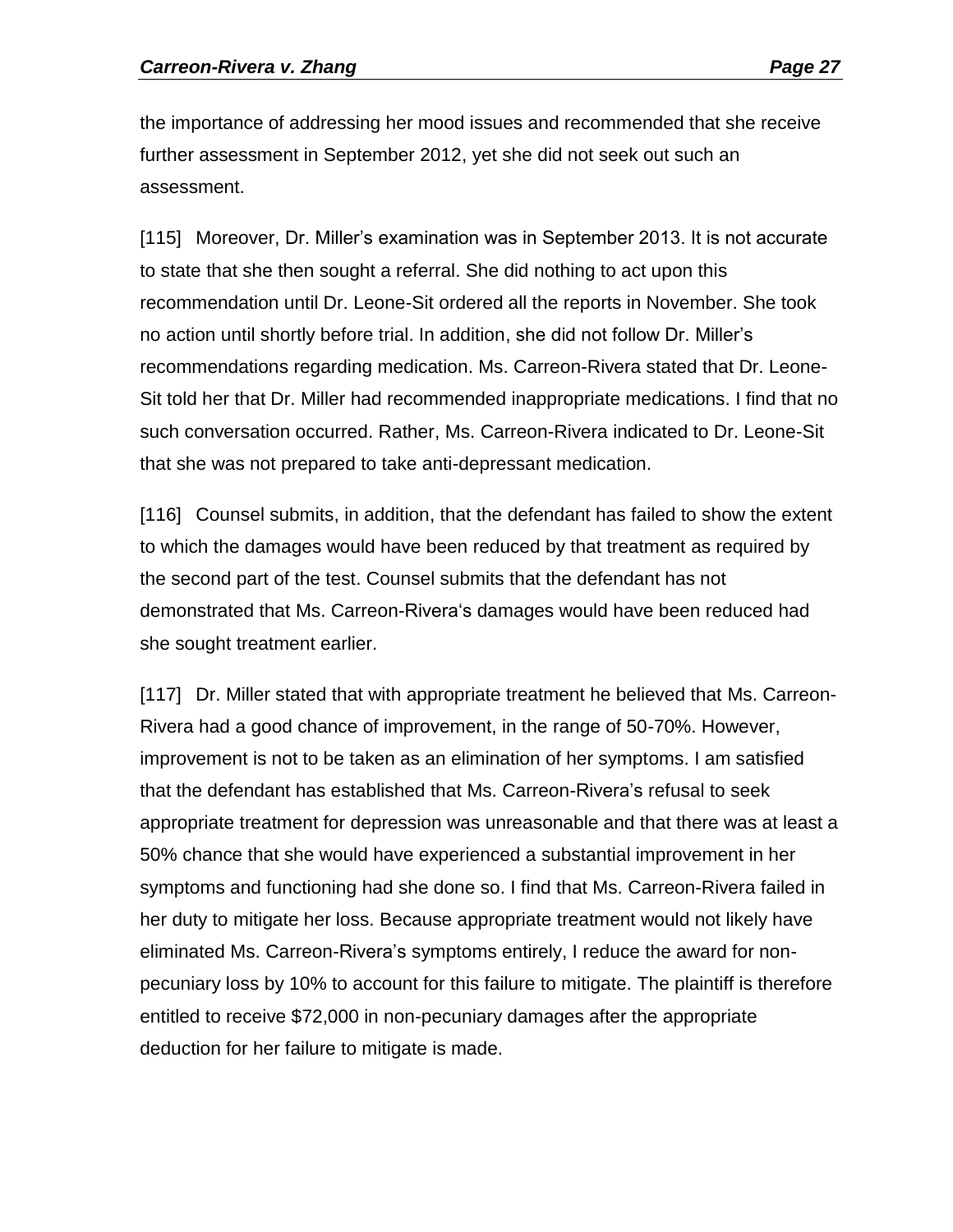### **Past Wage Loss**

[118] As noted above, by agreement the award for past wage loss is \$27,000.

## **Special Damages**

[119] Also as noted above, the parties have agreed that the plaintiff should be awarded \$16,189.18 for special damages.

# **Loss of Future Earning Capacity**

[120] The threshold question to be determined by the court in relation to a claim for loss of future earning capacity is whether there is a real and substantial possibility of a future event leading to an income loss: see *Perren v. Lalari*, 2010 BCCA 140 at para. 32.

[121] Ms. Carreon-Rivera seeks an award of \$100,000 for loss of future earning capacity. Counsel submits that Ms. Carreon-Rivera remains impaired and that she will need to take time off work to attend to her rehabilitation and as necessary should her symptoms flare up in the future. It was submitted that Ms. Carreon-Rivera requires accommodations from her employer that she did not require before the accident. She requires time off work to attend treatment and the ability to work from home.

[122] In addition, counsel submits she is not the employee that she once was. Her memory and concentration have been impaired, and her attendance is no longer reliable. Further, she has lost confidence in herself as an employee.

[123] Counsel submits that:

…[Ms. Carreon-Rivera] cannot continue in the manner she has since the accident. Something has to give in order to balance her professional and home life. She needs:

- (1) counseling;
- (2) a structured rehabilitation program for her chronic neck and shoulder pain;
- (3) continued accommodation in the work place which would include flexible hours and time off work to deal with flare-ups and headaches; and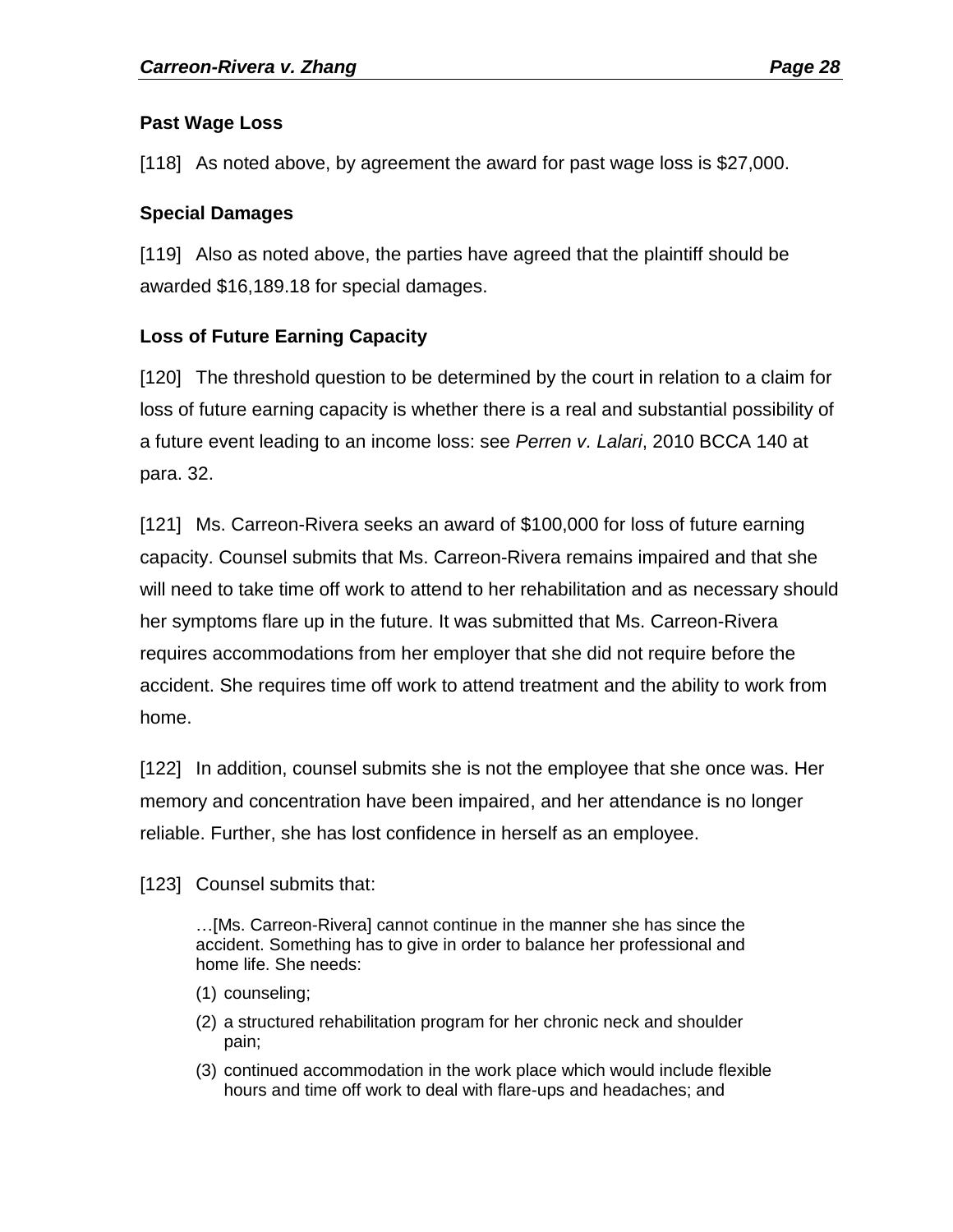(4) continued passive treatment (ie: physiotherapy, chiropractor, and massage) to deal with flare-ups and address her discomfort.

[124] Finally, counsel submits that before the accident, Ms. Carreon-Rivera planned to work to age 65 and it was probable that she would have done so given her good health and commitment to work. However, there is now a substantial possibility that because of her chronic mental and physical condition she will not be able to work to age 65.

[125] The defendant submits that the plaintiff has failed to prove that there is a real and substantial possibility that she will suffer a loss of future earning capacity as a result of the accident in that:

- (a) there is general agreement as between her medical experts that she is not restricted by her injuries in performing her duties of employment;
- (b) her occupational therapist performed extensive functional testing and determined that she was restricted with respect to looking up, overhead reaching and far extended reaching, none of which are required for her work. He concluded that the plaintiff is not restricted in her current position as an executive assistant;
- (c) she has continued to work full time as an executive assistant since the accident, save for a four-month absence recommended only by Dr. Lui. Although Dr. Tarazi effectively ratified Dr. Lui's advice after the fact, Dr. Craig stated in cross-examination that he did not consider such a lengthy absence from work as a suitable therapeutic tool;
- (d) her performance reviews since the accident have been favourable; and
- (e) as evidence that she is somehow diminished in her ability to perform her duties of employment and maintain her position as an executive assistant, she cites only her own feeling of a reduction in her level of confidence and perceived but unsubstantiated diminution of her corporate reputation.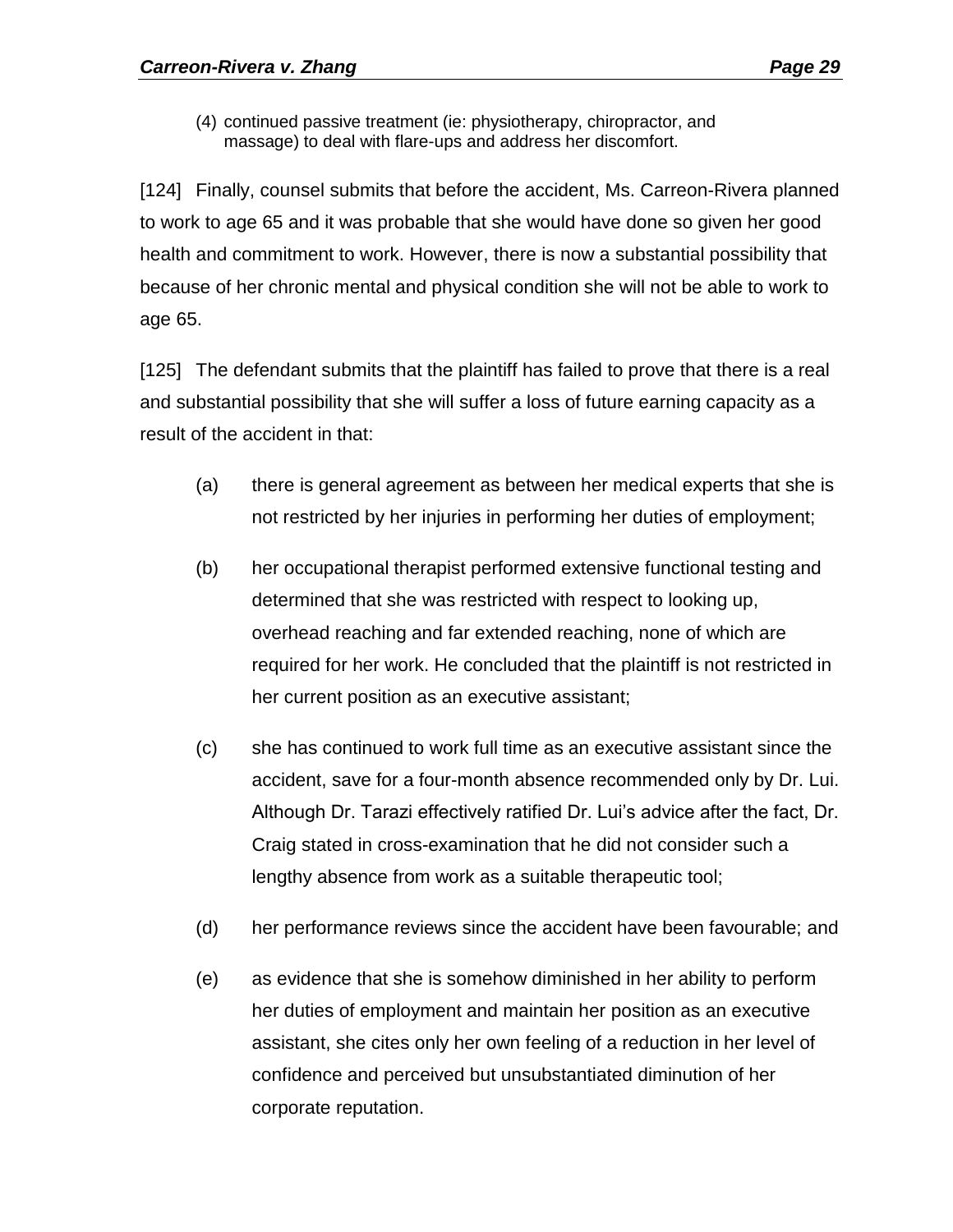[126] I have concluded that Ms. Carreon-Rivera has not established that there is a real and substantial possibility that she will sustain a future loss of income. I note that Ms. Carreon-Rivera has continued to work full time since the accident except for the four-month absence recommended by Dr. Lui. I agree with the submission of the defendant that there is general agreement among the medical experts that Ms. Carreon-Rivera is not restricted by her injuries in performing her duties. In particular, it was Dr. Craig's opinion that in the long term she will be able to continue working full time at her occupation without impairment. This was also the conclusion reached by the occupational therapist.

[127] In addition, as noted above, Ms. Carreon-Rivera has not received treatment for depression. As I have concluded earlier, such treatment is likely to have a positive effect on her pain and mood symptoms. In addition, there are a number of treatment modalities recommended by Drs. Dilli and Craig that have not been explored to deal with Ms. Carreon-Rivera's headaches and neck pain. Thus, at present, Ms. Carreon-Rivera's injuries do not prevent her from performing her work functions and with appropriate treatment her condition is likely to improve.

[128] Ms. Carreon-Rivera has stated that she requires flexible hours to accommodate treatment and the ability to work from home. However, the treatment she refers to are passive treatments. With respect to those therapies, Dr. Craig stated that he would not recommend that they continue except for perhaps a session or two in the event of an acute flare-up. Dr. Leone-Sit stated that she does not need to keep seeking passive treatment through massage, chiropractic treatment and physiotherapy.

[129] Ms. Carreon-Rivera has suggested that she requires time off work to undertake treatment. While it is the case that various treatments have been recommended, there is no evidence that she would require a leave of absence from work to undertake any or all of these interventions. While Ms. Carreon-Rivera has in the past worked from home, there is no medical evidence that this is an accommodation that she requires. In addition, since she has started work with her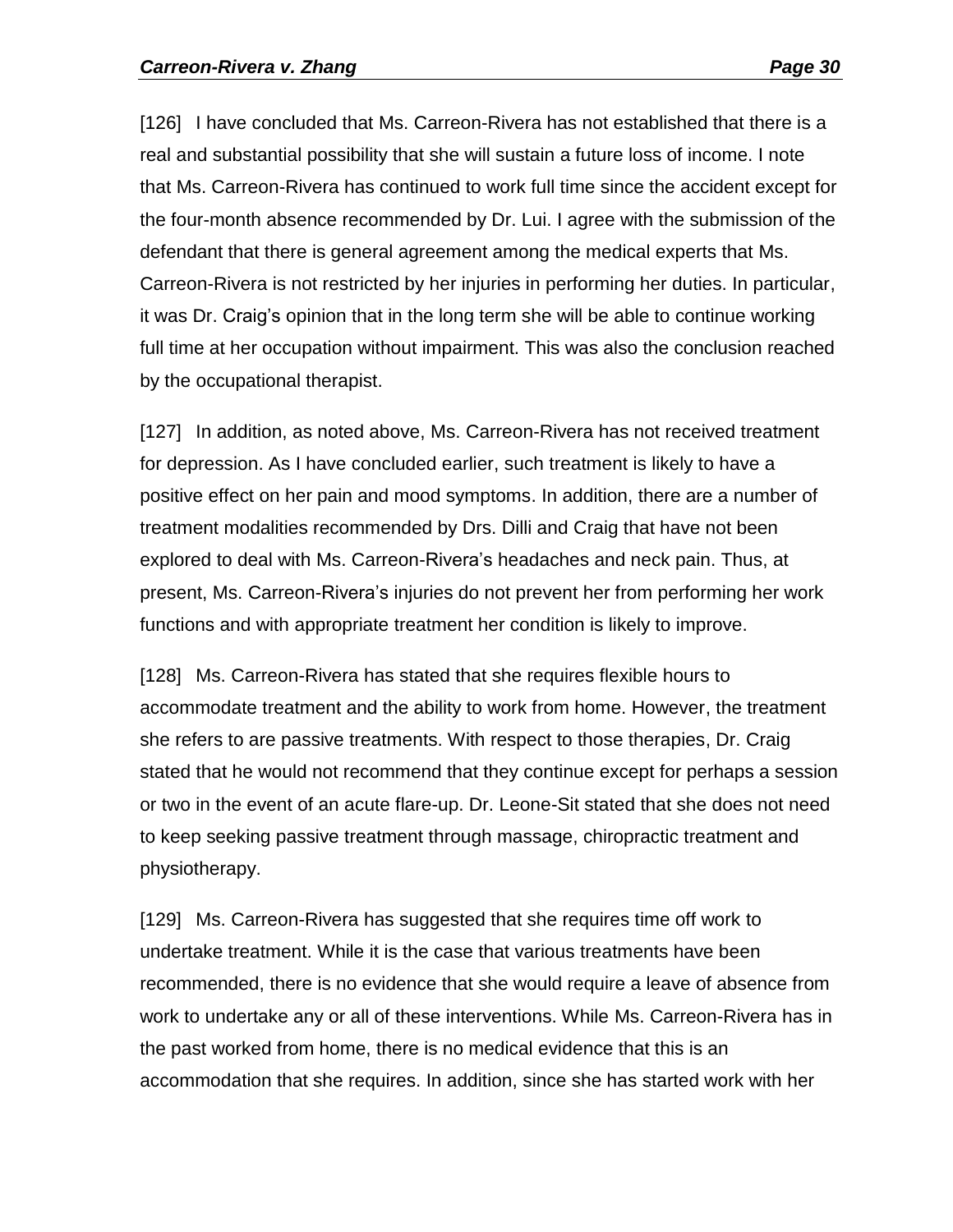new executive she has not been working from home, suggesting that this is not an accommodation that she requires.

[130] I make no award under this head of damages.

# **Past Diminished Housekeeping Capacity**

[131] As noted in *Foran v. Nguyen et al*, 2006 BCSC 605 at paras. 115 and 116:

[115] An award for loss of housekeeping capacity is designed to compensate a plaintiff for his/her loss of ability, or diminished capacity, to do regular housekeeping tasks. Depending on the circumstances, loss of housekeeping capacity may fall under any of five heads of damages (nonpecuniary damages, special damages, past loss of income, cost of future care or loss of future earning capacity) – or it may constitute its own separate head of damages: *McTavish v. MacGillivray,* 74 B.C.L.R. (3d) 281, 2000 BCCA 164; *Kroeker v. Jansen* (1995), 4 B.C.L.R. (3d) 178, 123 D.L.R. (4<sup>m</sup>) 652 (C.A.).

[116] Where family members have provided replacement services, the scope of that assistance may help the Court determine what services were reasonably necessary: *Sorenson v. Muker*, 2002 BCSC 204 at para. 50…

[132] Prior to the accident, Ms. Carreon-Rivera did the majority of the cooking and indoor housework. Since the accident, Ms. Carreon-Rivera cooks only on occasion. She does laundry with some assistance from the children. Her husband and the children have assumed the other household chores.

[133] Ms. Carreon-Rivera seeks an award of \$10,000 under this category. The defendant submits that no award should be made in this category, relying on the opinion of Dr. Craig that if Ms. Carreon-Rivera followed his recommended treatment, she would be able to resume all of her usual activities including regular housework. In addition, counsel submits that Ms. Carreon-Rivera had a very busy life before the accident and likely spent little time on household matters. There is only vague evidence with respect to the extent of her loss.

[134] I am satisfied that housekeeping activities and cooking formed a significant part of Ms. Carreon-Rivera's busy life before the accident and that as a result of her injuries, including her fatigue, other members of the family have had to perform tasks she has been unable to do. I agree that it is likely that had she followed Dr. Craig's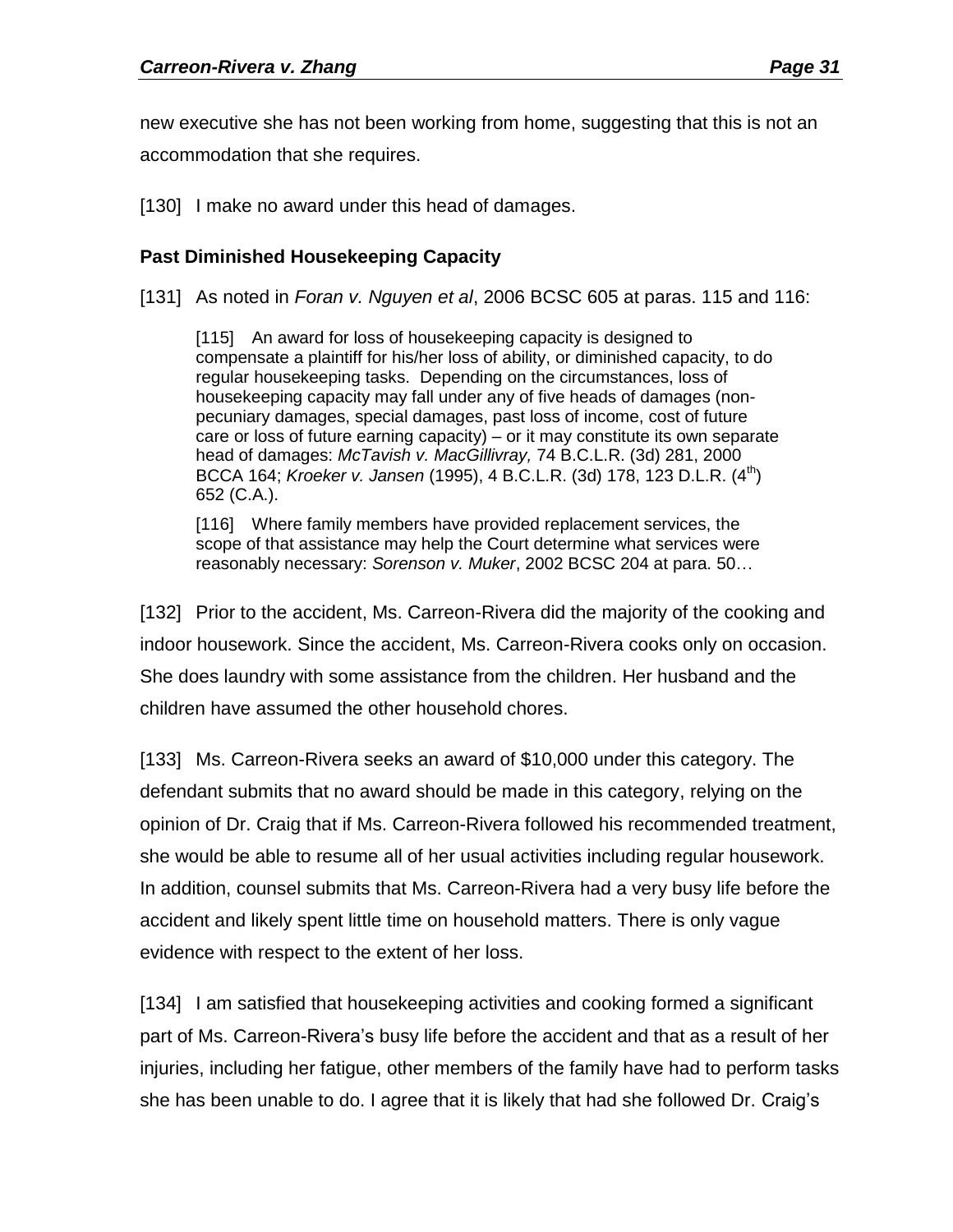recommendations, she would have been able to resume her duties at home either in full or to a great extent. However, in my view there has nonetheless been a compensable loss and I award \$8,000 for this head of damages.

### **Cost of Future Care**

[135] The legal principles governing an award for cost of future care were recently summarized by Mr. Justice Wong in *Campbell v. Swetland*, 2012 BCSC 423 at para. 198. The summary included the following:

- (a) there must be a medical justification for claims of cost of future care;
- (b) the expense should not be a squandering of money. In considering any particular item of future care, the test is whether a reasonably minded person of ample means would incur the expense;
- (c) the weight to be given to an opinion on future care will depend on the extent to which recommendations for things like psychological counseling and physiotherapy are supported by the evidence of experts within the relevant field of expertise; and
- (d) awards for cost of future care must be reasonable, both in the sense of being medically required and in the sense of being costs that, on the evidence, the plaintiff will be likely to incur.

### Passive Therapies

[136] Ms. Carreon-Rivera seeks 12 treatments per year for life at a cost of \$26,802.36. Counsel notes that Ms. Carreon-Rivera has been going to physiotherapy since the accident and currently receives chiropractic treatment once a week and massage therapy twice a month.

[137] The defendant notes that Drs. Craig and Leone-Sit are not recommending passive therapies, except on occasion in response to acute symptom flare-ups. I conclude that the appropriate award is for the lower end recommended by Mr.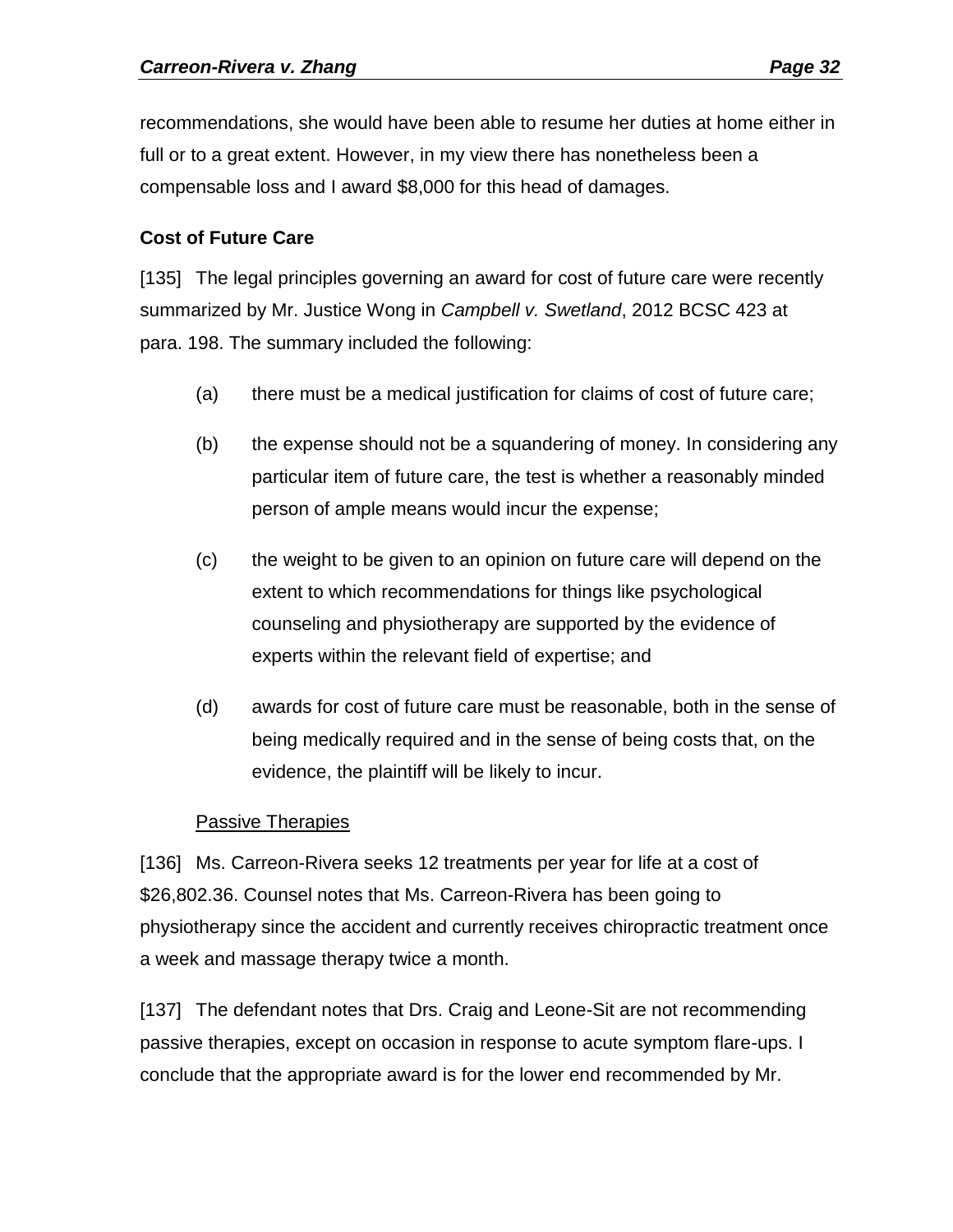Smith, the plaintiff's consultant occupational therapist, that is \$480 annually for 19.422 years, totalling \$9,323.

#### Gym and Pool Fees

[138] Ms. Carreon-Rivera seeks \$8,526.26 as the present value of a gym pass and \$420 as a one-time cost of four to six sessions of instruction on a proper exercise program. The defendant accepts that these have merit and they are consistent with Dr. Craig's recommendations. I therefore award \$8,946.

### **Counselling**

[139] Ms. Carreon-Rivera seeks the costs of a multidisciplinary pain program, being \$2,720 for the initial review and \$13,560 for the program, together with \$2,720 for ongoing psychotherapy to address depression after the initial treatment. These are all consistent with Dr. Miller's recommendations.

[140] The defendant submits that Ms. Carreon-Rivera has demonstrated through her actions that she is not likely to follow Dr. Miller's recommendations.

[141] I think there is reason to believe that Ms. Carreon-Rivera will finally address her depression and follow Dr. Miller's recommendations. She did at least follow up on the referral to a psychologist before trial.

[142] I therefore award \$2,720 for the initial assessment, \$13,560 for the pain clinic and \$2,720 for further psychotherapy for a total of \$19,000.

### **Housecleaning**

[143] Ms. Carreon-Rivera seeks \$2,600 annually for the first 10 years and then \$3,120 for the next 15 years for housecleaning assistance, amounting to a present day total of \$21,710 and \$28,282.80 respectively.

[144] The defendant submits that no award should be made in this category on the basis of Dr. Craig's opinion that, with appropriate treatment, Ms. Carreon-Rivera should be able to do all of her normal household duties.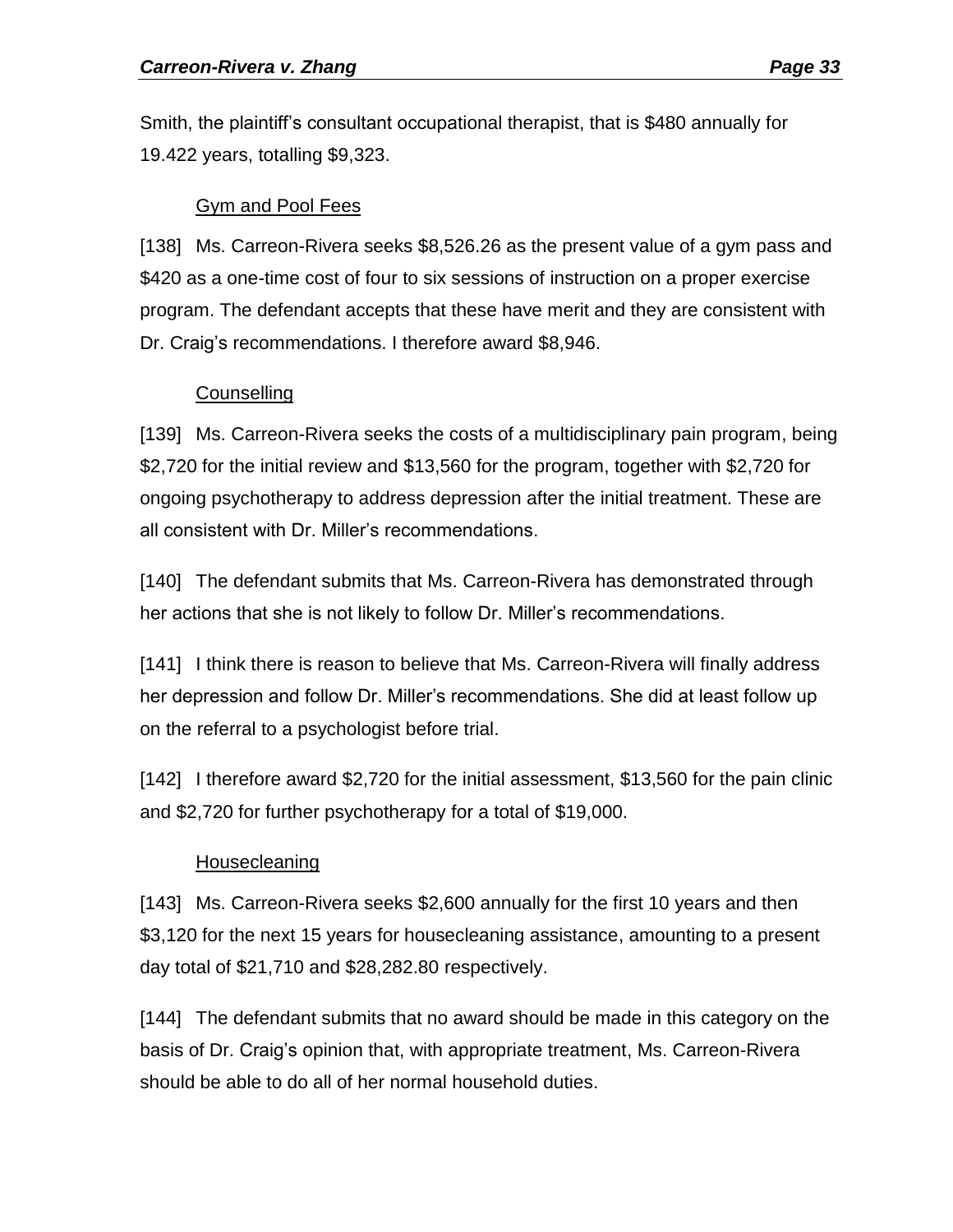[145] I agree with the submission of the defendant and make no award under this category.

#### **Medication**

[146] Ms. Carreon-Rivera seeks \$5,588.49 for medications. This is the present value of the medications that she currently takes to control her symptoms. The defendant submits that the Amitriptyline was prescribed to treat an unrelated condition and notes Dr. Dilli's comments regarding overuse of analgesic medications. However, I have concluded that the Amitriptyline was not prescribed for an unrelated condition. Ms. Carreon-Rivera currently only takes over-the-counter medication on an occasional basis to control her pain on bad days.

[147] I have concluded that an award of \$5,589 is appropriate.

#### Assessments

[148] Ms. Carreon-Rivera seeks a home-based ergonomic assessment together with ergonomic equipment – a chair tray and monitor mount. These items total \$3,669. When Ms. Carreon-Rivera works from home or uses her computer at home, at present she sits on the couch with her laptop on her lap. That cannot be doing her neck any good and this is a relatively modest expenditure which I find to be appropriate. I award \$3,669.

### Total

[149] In the result I have made the following awards for the cost of future care:

| <b>Passive Therapies</b> | \$9,323  |
|--------------------------|----------|
| Gym and Pool             | \$8,946  |
| Counselling              | \$19,000 |
| Medication               | \$5,589  |
| Assessment               | \$3,669  |
| Total                    | \$46,527 |